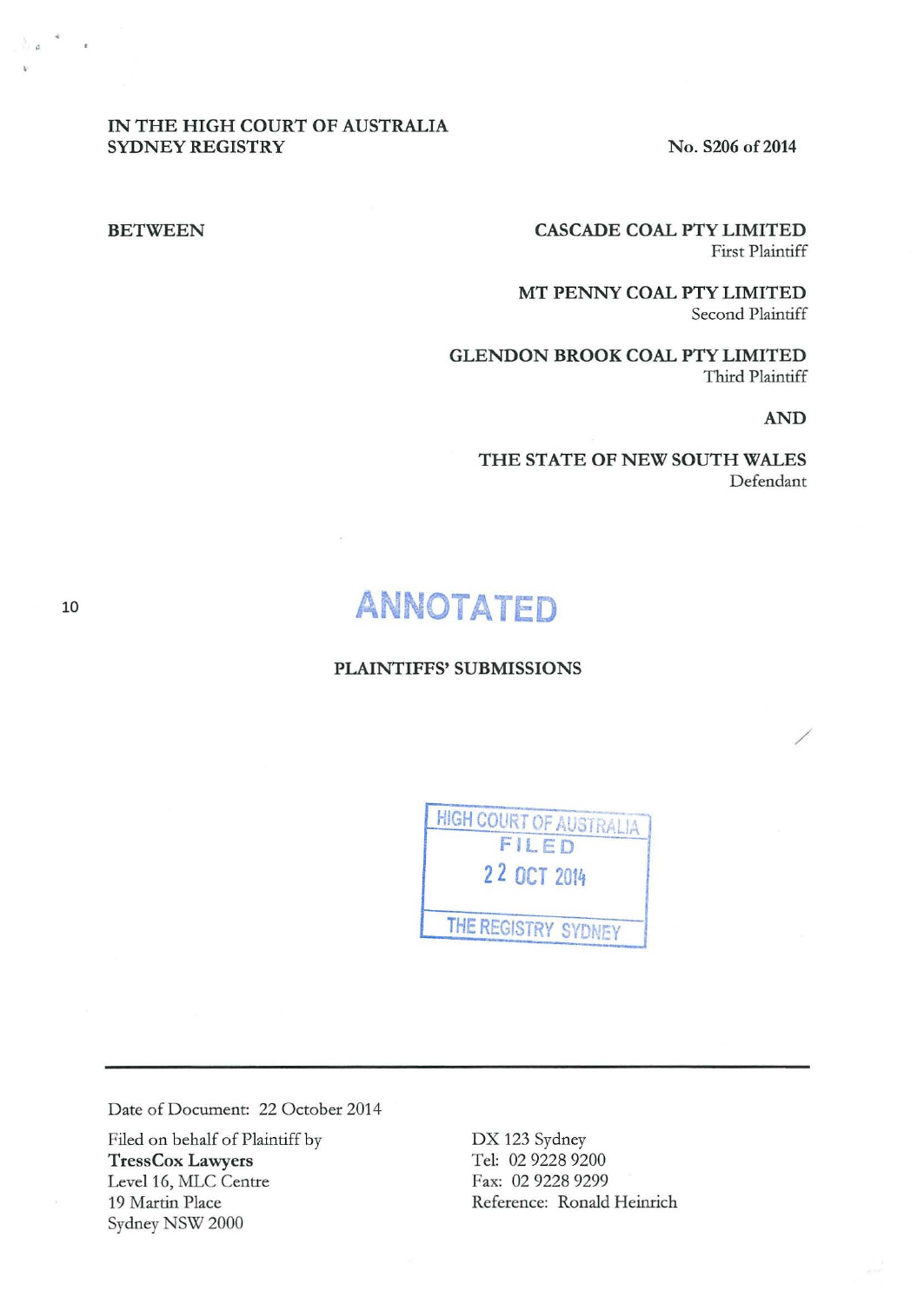# **I INTERNET PUBLICATION**

1. These submissions are in a form suitable for publication on the Internet.

# **II ISSUES**

- 2. The Plaintiffs adopt the statement of issues in S119 of 2014 **(the Duncan proceeding)**  and submit that an additional issue arises in their case:
	- (a) Is Schedule 6A inconsistent with the *Copytight Act 1968* (Cth) and invalid to the extent of the inconsistency by force of s 109 of the *Constitution?*

# **III NOTICE OF CONSTITUTIONAL MATTER**

3. The Plaintiffs have served notices under s 78B of the *judiciary Act 1903* (Cth).

# 10 IV **REASONS FOR JUDGMENT IN COURT BELOW**

4. This proceeding is brought in the original jurisdiction of the High Court conferred by s 30(a) of the *Judiciary Act 1903* (Cth).

# **V MATERIAL FACTS**

- 5. The material facts are contained in the Special Case **("SC").** The Plaintiffs adopt the statement of material facts in the Duncan proceeding. They highlight the following additional facts.
- 6. The Second Plaintiff and the Third Plaintiff each caused to be created in relation to its relevant exploration licence a "Final Geological Report" dated May 2014 (SC [52]-[53]). Copyright subsists in parts of the Final Geological Reports, and the Second and Third Plaintiffs own that copyright (SC [54]-[55]). On 26 March 2014, after the enactment of the impugned legislation, the Department of Trade and Investment required lodgement of the Final Geological Reports and lodgement was made on 30 May 2014 (SC [56]- [57]). The Department of Trade and Investment asserts an entitlement to make the Final Geological Reports "open file to the public" and asserts that "[p]ublication of the geological reports is authorised under the Mining Act" and a statutory licence under s 183(1) of the *Copyright Act 1968* (Cth) (SCB 1019).

# **VI ARGUMENT**

# **Adoption of argument and additional matters**

- 7. The Plaintiffs adopt the written submissions of the plaintiff in the Duncan proceeding.
- 30 8. The Plaintiffs make submissions on two additional matters: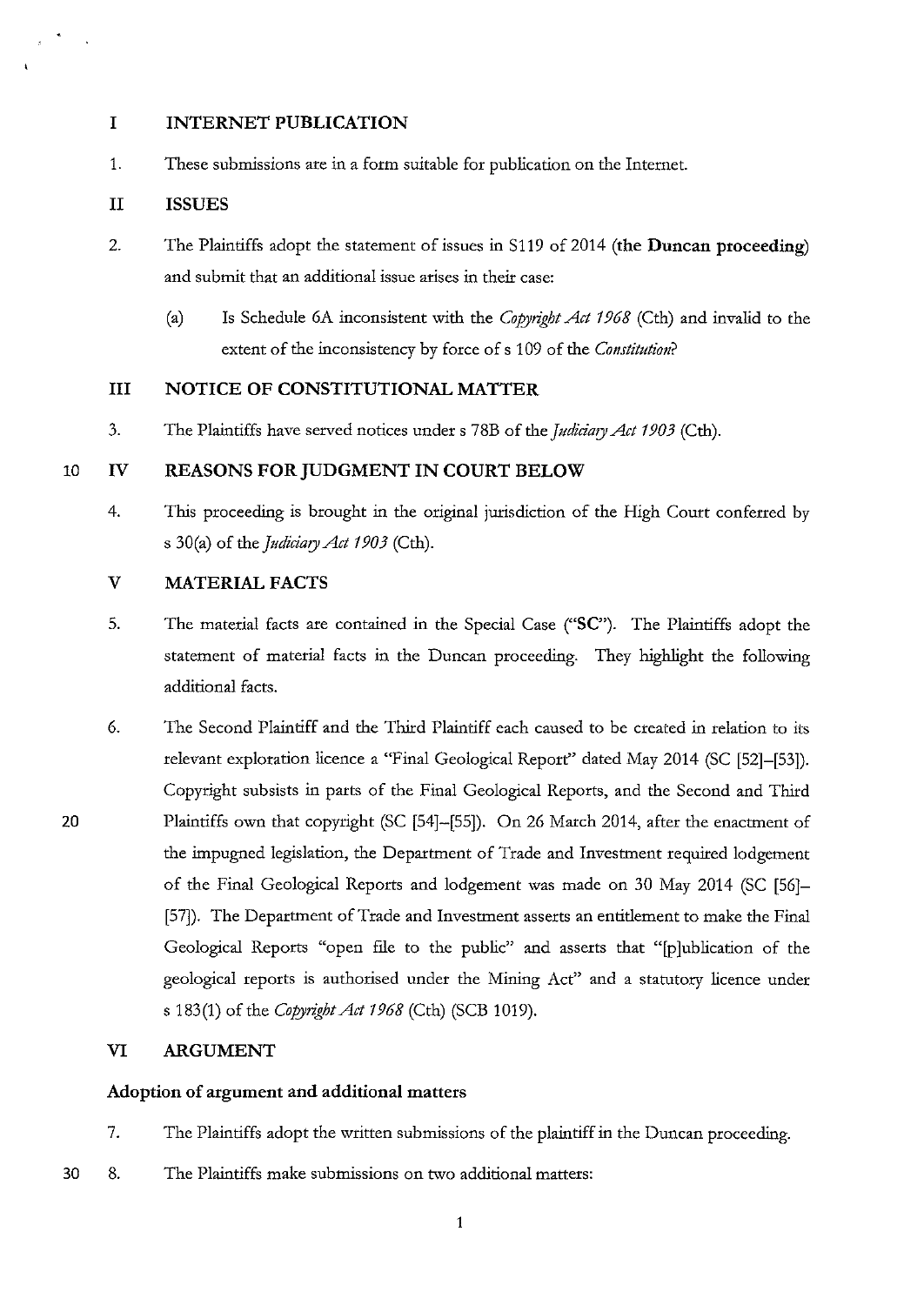- (a) The impugned legislation is not a "law" within the mearung of s 5 of the *Constitution Act 1902* (NSW), and is invalid for that reason.
- (b) The impugned legislation is inconsistent with the *Copyright Act 1968* (Cth) and invalid to the extent of the inconsistency.

# **Impugned legislation not a "law''**

9. Section 5 of the *Constitution Act* 1902 (NSW) provides:

> The Legislature shall, subject to the provisions of the Commonwealth of Australia Constitution Act, have power to make laws for the peace, welfare, **and good government of New South Wales in all cases whatsoever:**  Provided that all Bills for appropriating any part of the public revenue, or **for imposing any new rate, tax or impost, shall originate in the Legislative**  Assembly.

- 10. In *Kable v Director* of *Public Prosecutions (NSW},* Dawson J expressed, in effect, the view that the word "laws" is to be read in s 5 as a synonym for "statutes".<sup>1</sup> However, not only was his Honour in dissent in that case, the recent trend of authority favours the adoption of a more restrictive reading of the term "law" and one that is not synonymous with the literal contents of a statute. What has been said to be the hallmark of a "law'' within the meaning of s 51 of the Commonwealth *Constitution* does not extend to the making of adverse fmdings in respect of the conduct of individuals, and the meting out of punishment or penalty consequent upon the making of such fmdings.
- 11. Section 51 of the Commonwealth *Constitution* speaks, in its chapeau, of the power of the federal Parliament "to make laws for the peace, order and good government of the Commonwealth" with respect to various matters, including, for example, "naturalization and aliens". In the course of argument in *Plaintiff 5157/2002 v Commomvealth,* the Commonwealth postulated, as a valid law, a hypothetical enactment which conferred upon the Minister for Immigration "the power to exercise a totally open-ended discretion" as to which aliens may or may not come to and remain in Australia, $2$  subject only to the High Court's jurisdiction to determine any dispute concerning the "constitutional fact" of alien status.
- 30

10

 $\mathbb{R}^2$ 

20

<sup>12.</sup> A plurality of the High Court rejected this aspect of the Commonwealth's argument. This was on the basis that the hypothetical law would lack "that hallmark of the exercise

<sup>1 (1996) 189</sup> CLR 51, 76-77 (Dawson J). See also at 64 per Brennan CJ. McHugh J agreed with both Brennan CJ and Dawson J at 109.

*z* (2003) 211 CLR 476,512-513 [101]-[102].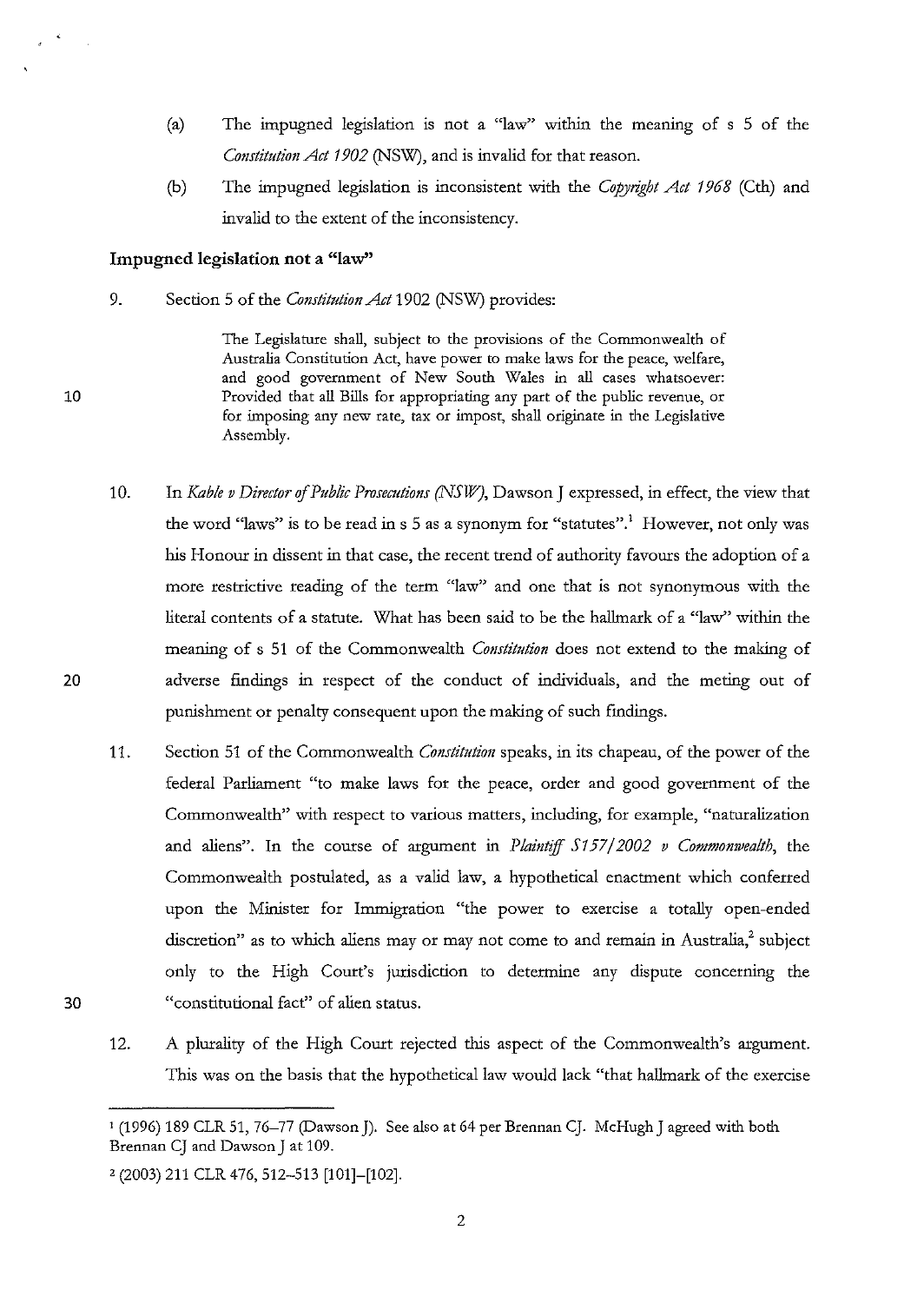of legislative power" described by Latham CJ in *Commonwealth v Grunseit*<sup>3</sup> (Grunseit), namely, the determination of "the content of a law as a rule of conduct or a declaration as to power, right or duty".<sup>4</sup> What was described as the "hallmark" of legislative power does not encompass the making of adverse findings and the imposition of consequences following the making of such findings.

- 13. In like fashion, the majority in the *Work Choices Case'* appeared to accept that invalidity might befall a statute that purported to confer a power to make regulations, unaccompanied by any indication of the parameters within which those regulations might extend. Thus, in that case, whether or not there was a "law" in the sense described in *Gnmseit* turned upon whether the effect of the relevant regulation-making power was to defrne the "prohibited content" which was to be prescribed in the regulations as being "whatever the Executive says should not be contained in a workplace agreement".<sup>6</sup>
- 14. In the Plaintiffs' submission, just as the word "laws" in s 51 of the Commonwealth *Constitution* is not to be given an open-ended meaning but a meaning that conforms to the observations of Latham CJ in *Gnmseit,* there is no reason why the same word in s 5 of the *Constitution Act* should not be understood in a similar way. This is so for at least three reasons. First, the *Constitution Act* was enacted after the adoption of the Commonwealth *Constitution,* lending greater force to the proposition that s 5 of the former should be construed in a manner that reflects the construction given to the chapeau in s 51 of the latter. Secondly and more importantly, the *Constitution Act* is expressly stated to be subject to the Commonwealth Constitution. One would not expect the same fundamental term in these two constitutional instruments to differ in meaning. Thirdly, and reinforcing the second reason, s 109 of the Commonwealth Constitution employs the phrases "a law of a State" and "a law of the Commonwealth"; on orthodox principles of statutory interpretation, the same term employed in the same provision would ordinarily bear the same character. That is to say, one would expect there to be no difference in character between a *law* of a State and a *law* of the Commonwealth.

3

<sup>&#</sup>x27; (1943) 67 CLR 58, 82.

<sup>4</sup>*PlaintiffS/57* I *2002 v Commonwealth* (2003) 211 CLR 476, 513 [102]; see also *P/aintif!M79 /2012 v Minister for Immigration and Citizmship* (2013) 298 ALR 1, 24 [88] (Hayne J).

s (2006) 229 CLR 1, 176 [400].

<sup>6 (2006) 229</sup> CLR 1, 176 [400].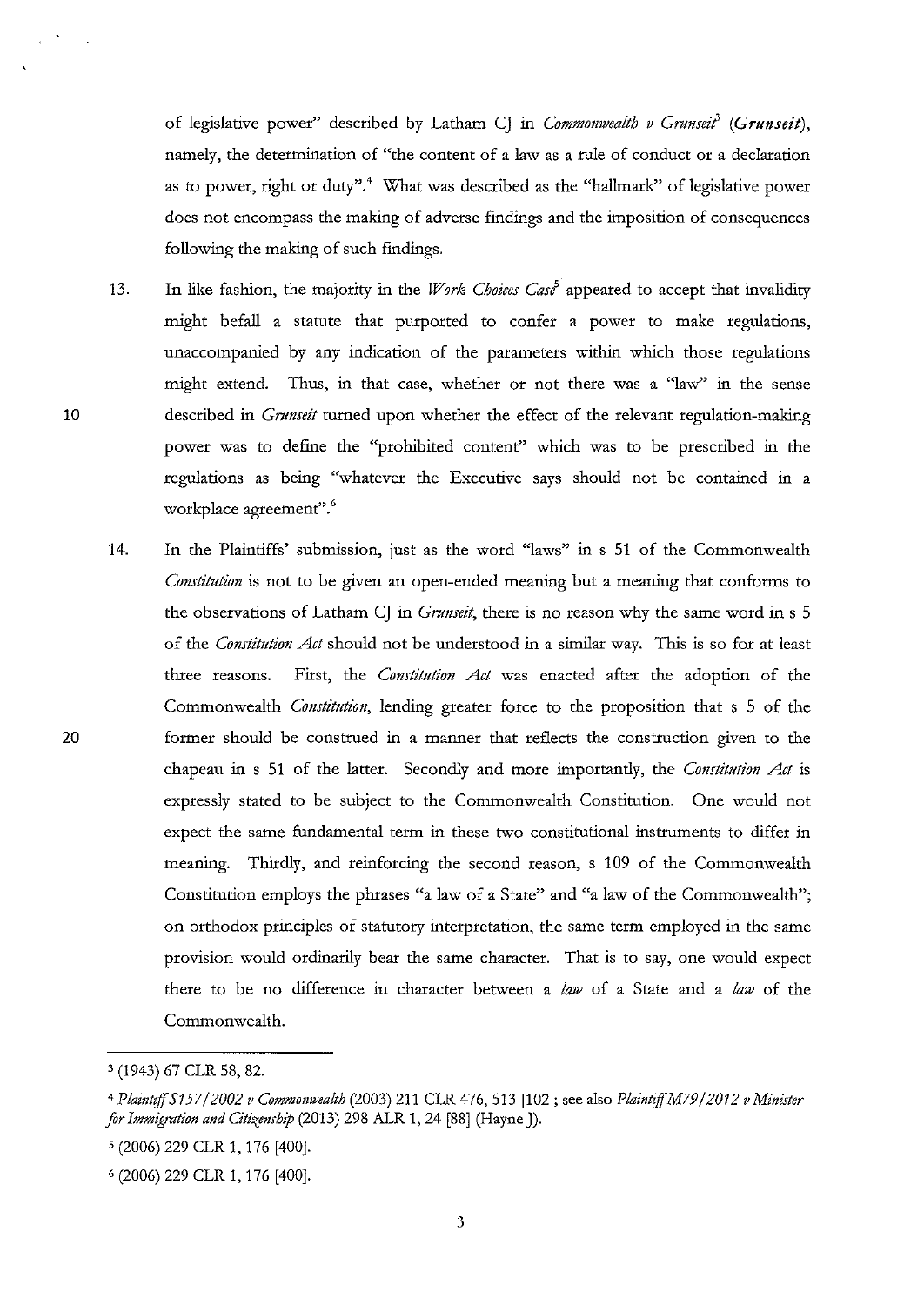- 15. Prior to *Gmnseit,* Dixon J (as he then was and with whom Rich J agreed) spoke of a law of the Commonwealth and a law of State within the meaning of s 1 09 as legislation *''prescrib[iniJ what the m!e* of *cond11ct shall be"* and *"the mfe to be obsetved'.*<sup>1</sup>An award of the then Commonwealth Court of Conciliation and Arbitration, binding specific parties, and quasi-judicial in character,<sup>8</sup> was not a "law of the Commonwealth" within the meaning of s 109.
- 16. More recently, in *Momcilovic v The Queen*, Hayne J referred with approval to the judgment of Dixon J in *Ex Parte McLean* and echoed his Honour's language, observing that "the Parliament of the Commonwealth and the Parliament of the State each legislate upon the same subject matter and prescribe what the rule of conduct should be".<sup>9</sup>
- 17. In *Momcifovic,* Gummow J observed that (at 106 [226]):

**In various provisions the Constitution speaks of a "law'' or "laws" and of a**  "proposed law" or "proposed laws". By "law", it is meant, at least as regards s 109, something more than a text. The point was made by Isaacs J in *Clyde Engineering Co Ltd v Cowburn* (1926) <sup>37</sup> CLR 466 at 497 when he said:

> **[T]he "law" is not the piece of parchment or paper, nor is it the letters and words and figures printed upon the material. It consists**  of the "rule" resolved upon and adopted by the legislative organ of the community as that which is to be observed, positively and **negatively, by action or inaction according to the tenor of the rule**  adopted.

(footnotes omitted)

Gummow J continued (at 106 [229D:

**The Constitution was framed, at least so far as s 109 is concerned, during**  the currency of doctrines which have been described as legal positivism and are associated with the writings of Jeremy Bentham and John Austin. With the writings of Austin, Sir Isaac Isaacs, at least, was familiar. The passage set out above from his reasons in *Clyde Engineering* is expressive of positivist doctrine. The terms "command", "duty" and "sanction" were used in this **discourse each to denote an inseparable element of the notion of a "law''**  imposed by a sovereign authority. More recent scholarship has tended to **concentrate on the deficiencies of positivist doctrine for an understanding of the case law system; this is at the expense of concentration upon its**  continuing significance for the study of statute law.

20

10

<sup>7</sup>*Ex Parte McLean* (1930) 43 CLR 472, 483.

s See, for example, R *v Kirby; Ex parte Boilermakers' Society* of *Akstralia* (1956) 94 CLR 254, 306 (Williams J).

<sup>9 (2011) 245</sup> CLR 1, 136 [326].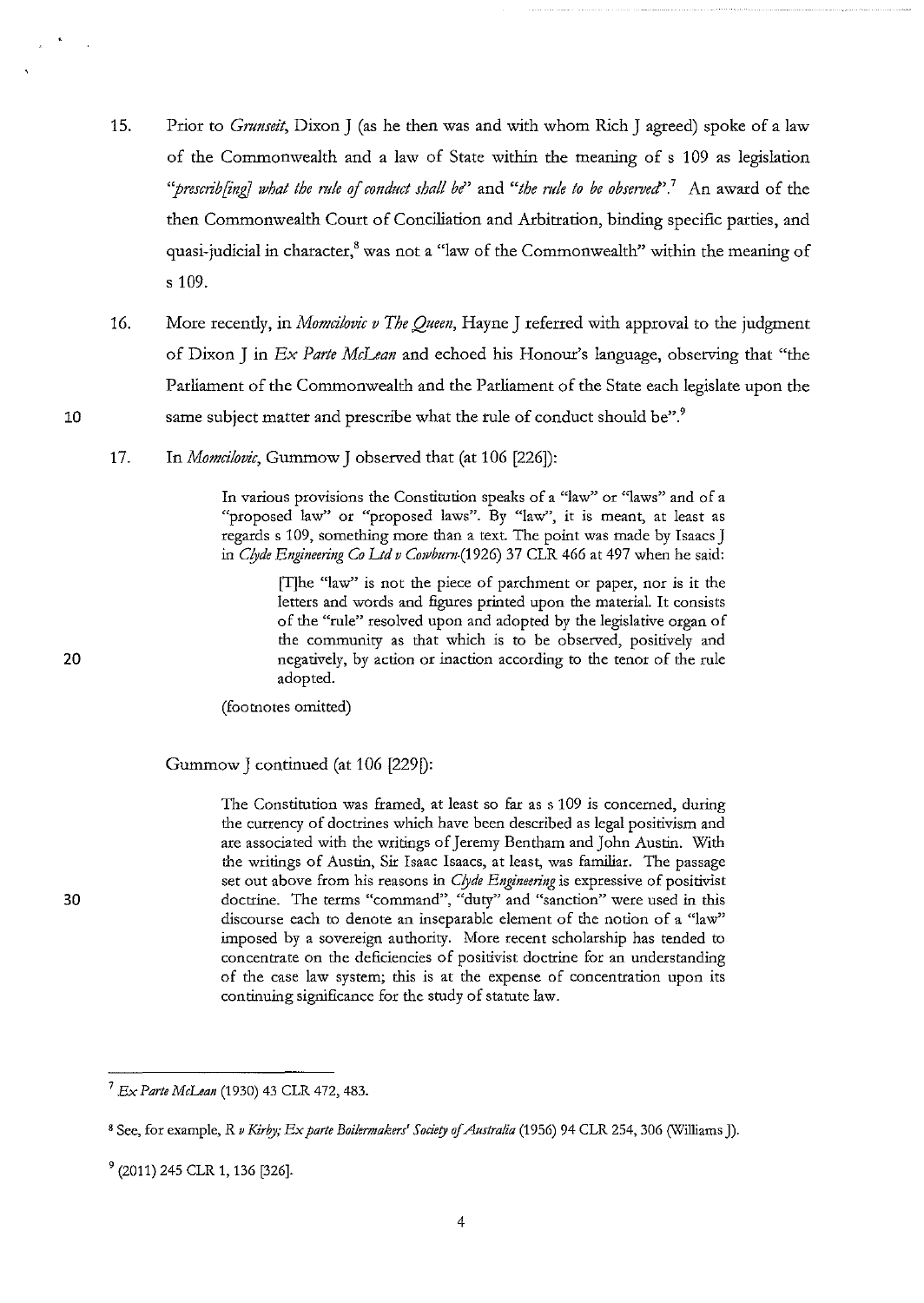18. His Honour's analysis did not cast doubt upon the fundamentally positivist character of the word "law" or "laws". At [232] his Honour spoke of certain criteria of a "law''. At [233], his Honour said:

> Each law of the Commonwealth and law of a State which are said to engage s 109 will comprise both the norm or rule of conduct each lays down and **the attached sanctions and remedies. To consider these as discrete matters**  and to treat the Erst as conceptually distinct from the second may engender **confusion.**

- 10 Hayne J adopted a similar analysis (at 126-127 [292]). "Laws" specify but do not impose penalties. Penalties are specified in "laws" for breaches of the norms of conduct that are prescribed in those "laws".
	- 19. The short point is that, in the making of adverse fmdings and the visiting of deleterious consequences upon individuals as a result of such fmdings, Schedule 6A of the *Mining*  Act does not answer the description of a "rule of conduct" or of a "declaration as to right, duty or power". It does not lay down a norm or rule of conduct, nor does it prescribe a penalty for breach of that norm.
	- 20. This submission is further supported by the fact that the Commonwealth Constitution, to which s 5 of the *Constitution Act* is subject, itself distinguishes between the laws and judicial proceedings of the States. Thus, s 51 (xxv) of the *Constitution* confers upon the Commonwealth Parliament the power to make laws with respect to "the recognition throughout the Commonwealth of the laws, the public Acts and records, and the judicial proceedings of the States", and s 118 speaks in similar fashion of full faith and credit being given throughout the Commonwealth "to the laws, the public Acts and records, and the judicial proceedings of every State". Implicit in this is a recognition that the word "law'', in the context of describing governmental action by the States, is not apt to encompass determinations or orders made in the exercise of judicial power or having a judicial character. Both  $s$  51(xxv) and  $s$  118 impliedly recognise that State judicial power is to be exercised in "judicial proceedings".
- 30 21. On that basis, it is the Plaintiffs ultimate submission that the legislative power of New South Wales did not extend to authorise enactment of Schedule 6A to the Act (or alternatively clauses 3 to 8 of Schedule 6A) because that Schedule did not constitute a "law" within the meaning of s 5 of the *Constitution Act.*

20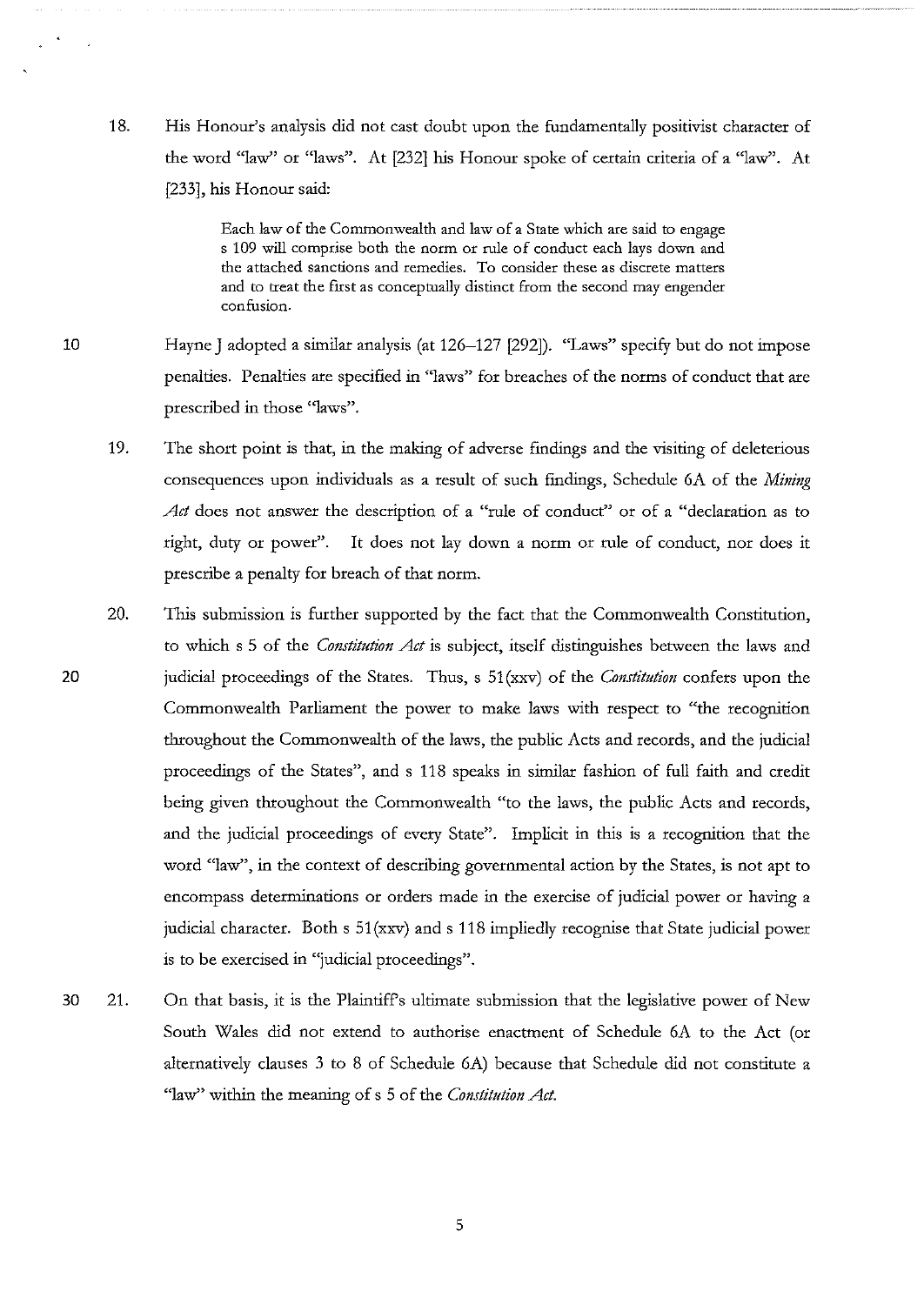22. This argument gains further support from Canadian jurisprudence, as pointed out by Harrison Moore, *The Constitution of the Commonwealth of Australia*.<sup>10</sup> Lefroy, whom Harrison Moore cited, had made reference to the decision of the Supreme Court of British Columbia in *Sewell v The BC Towing and Transportation Co Limited* ("the *Thrasher Case"),* which concerned the validity of a law enacted by the Provincial Assembly of British Columbia, pursuant to which sittings of the Supreme Court of that province for the purpose of reviewing, amongst other things, *nisi prius* decisions and motions for new trials would be convened only once a year. It was submitted on behalf of the Attorney-General of British Columbia that the law was supported by s 92 of the *British North America Act* 1867 (Imp), which relevandy provided:

> In each Province the Legislature may exclusively make laws in relation to **matters coming the classes of subjects next herein after enumerated.**

- $\ddotsc$
- (13) Property and civil rights in the province.
- (14) The administration of Justice in the Provinces, including the **constitution, maintenance and organization of Provincial Courts,**  both of Civil and Criminal jurisdiction, and including procedure in **civil matters in those Courts.**

### 20 23. In addressing this argument, Begbie CJ said:

nothing but *essentially legirlative Jimctionr* are conferred by section 92, which grants to a legislative body power 'to make laws' in relation to civil rights and the administration of Justice ... The management of public lands and **works, a large part of taxation, the whole law of inheritance to real and**  personal property, the rights of creditors against the person and property of their debtors, of husband and wife, the law of juries and attorneys and **numbers other matters are left to the local Legislature;** *executive and jitdici'al*  functions, however, are not given, and therefore are expressly forbidden to them, even in *regard to there topicr.* 

(emphasis added)

On that basis, the Chief Justice concluded, adopting a line of reasoning that reflected the reasoning of other members of the Court, that the Provincial Legislature did not have power to set the procedures of the Supreme Court of British Columbia. The Plaintiffs' case, insofar as the proper construction of s 5 of the *Constitution Act is* concerned, goes no further than what was decided in the *Thrasher Case.* Indeed, in many respects, it falls far short of the *ratio* of that decision, as there is no suggestion on the Plaintiffs' part that

30

to (2nd ed, 1910) at 95, fn 2, citing Lefroy, *Legirlative Power in Canada* at 125.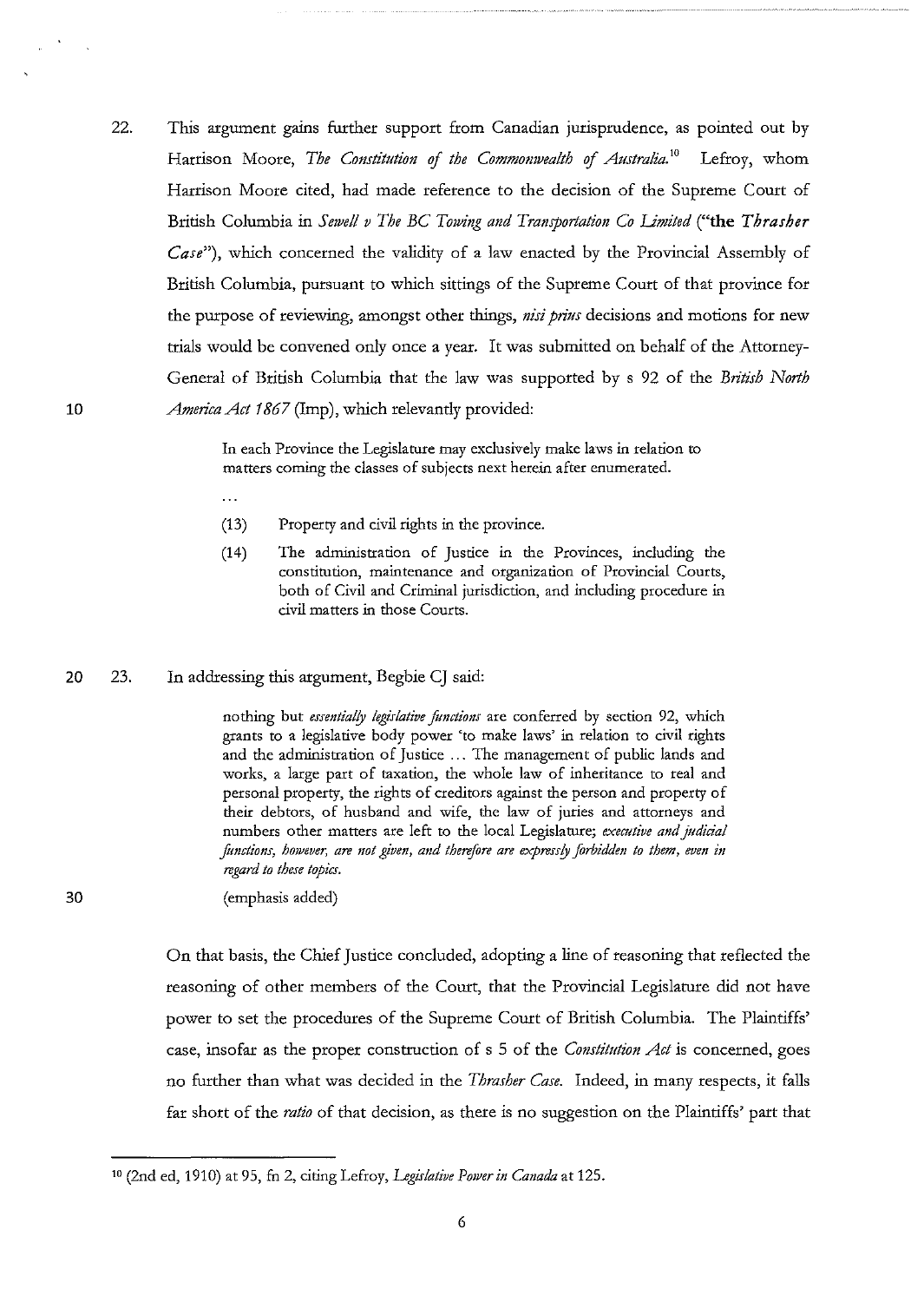the New South Wales Parliament lacks power to make laws with respect to the procedures of the State's Courts.

- 24. The inability of the legislature to pass "laws" which are judicial in nature is also supported by the Parliament's lack of inherent power to punish for contempt. There can be no dispute that "[t]he privileges of the respective Houses of the United Kingdom Parliament do not provide a valid measure of the privileges" of either the Legislative Assembly or the Legislative Council of New South Wales.<sup>11</sup> Except where statute has intruded upon the field, the powers and privileges of these latter two Chambers are limited to those that are "necessary to the existence of such a body, and the proper exercise of the functions which it is intended to execute".<sup>12</sup> Crucially, whereas Westminster has long asserted a power, say, to punish both members and non-members for contempt of Parliament, it has been said, in relation to the Legislative Assembly of New South Wales, that "protective and self-defensive powers only, and not punitive are necessary".<sup>13</sup> Thus, the Speaker of the Legislative Assembly was held in *Willis and Christie* v Perry<sup>14</sup> not to have the power to direct the arrest and forcible return to that Chamber of a member, who was guilty of disorder but had subsequently ceased to be in attendance.
	- 25. One reason given for the common law's refusal to extend to what were previously colonial legislatures the full range of the privileges enjoyed by the Houses of the Parliament in Westminster is the historical status of Westminster as a court of record.<sup>15</sup> In other words, one of the bases upon which legislatures in the position of the New South Wales Parliament, all being creatures of statute, have been denied the power, say, to punish their own members for disorder is the fact that they are not, and did not **originate, as courts.**
	- 26. The New South Wales Parliament is no more a court when it enacts laws. If the fact that it is not a court is sufficient, under the general law, to deny either of its chambers the inherent power to impose punishment by resolution or by a ruling from its presiding officer, then that same fact should favour a construction of s 5 of the *Constitution Act*

<sup>&</sup>lt;sup>11</sup> *Namoi Shire Council v Attorney-General (NSW)* [1980] 2 NSWLR 639, 643.

tz *Kielley v Carson* (1842) 4 Moo PC 63, 88; 13 ER 225, 234; *Egan v Willis* (1998) 195 CLR 424,447 [31] (Gaudron, Gummow and Hayne JJ), 463 [72] (McHugh J).

<sup>&</sup>lt;sup>13</sup> Barton v Taylor (1886) 11 App Cas 197, 203.

t4 (1912) 13 CLR 592.

ts *Namoi Shire Council v Attorney-General (NS!VJ* [1980]2 NSWLR 639, 643; *Egan v Willis* (1998) 195 CLR 424, 472 [92] (McHugh J).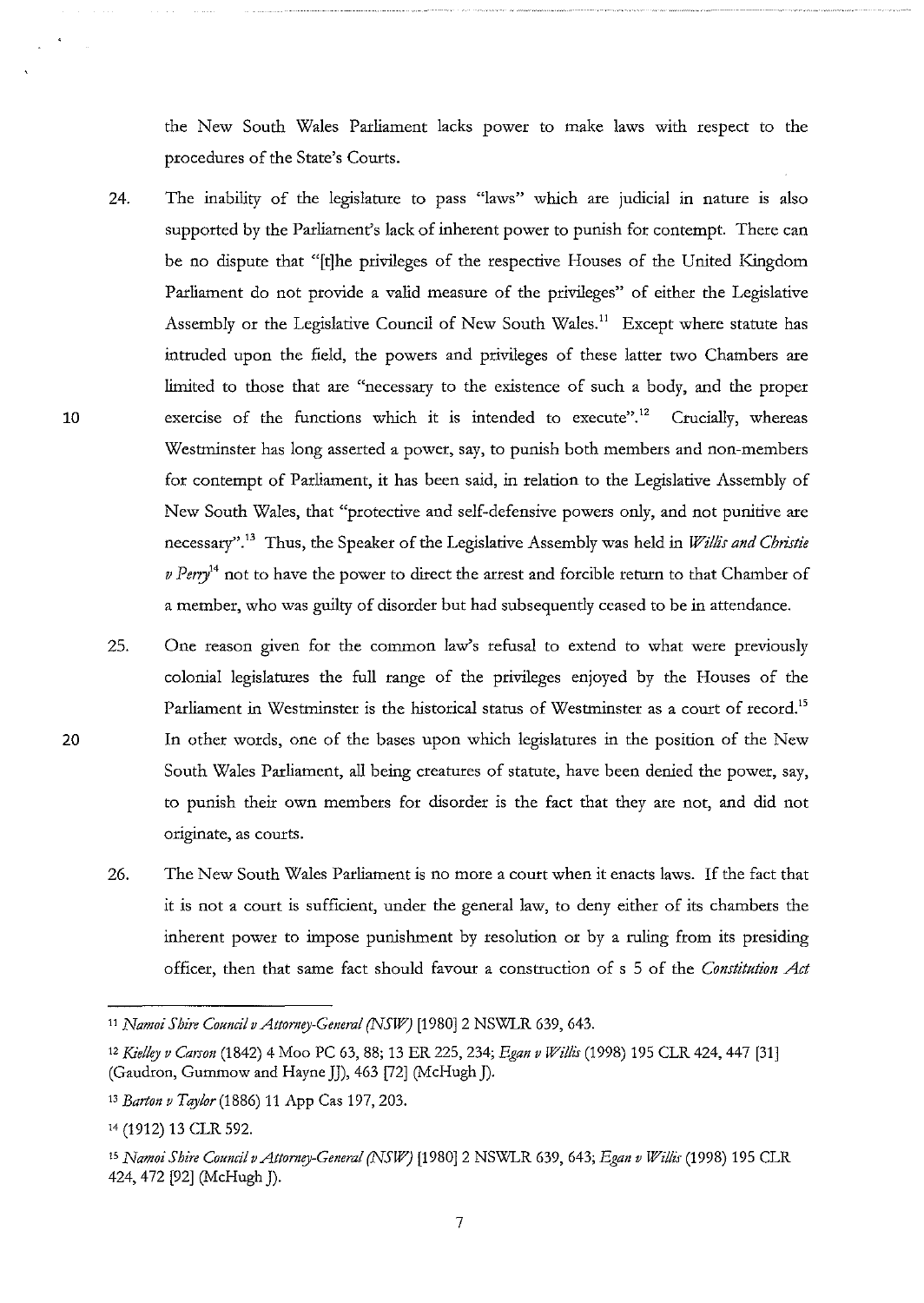which precludes the *ad hominem* imposition by statute of punitive sanctions following adverse findings by Parliament.

# **Section 109 inconsistency**

### *Introduction*

- 27. Clause 11 of Sched 6A **(the State provision)** is inconsistent with the *Copyright Act 1968*  (Cth) **(the Commonwealth law)** and is therefore invalid by force of s 109 of the Constitution. That result follows from the following four propositions.
- 28. *First proposition:* the State provision purports to authorize the Defendant to do acts comprised in the copyright which, it is common ground, the second and third plaintiffs hold in certain original literary or artistic works (SCB 61 [52]-[55]): the "information" that is the subject of the State provision, on its proper construction, encompasses original literary or artistic works in which copyright subsists; and the *"use"* and *"disclosure"* which the State provision purportedly authorizes, on its proper construction, encompasses acts comprised in the plaintiffs' copyright. It does so without provision for compensation and, in fact, with express provision to the effect that no compensation is payable.
- 29. *Second proposition*: the Commonwealth law, especially Div 2 of Pt VII, provides a scheme for the authorized use by the Defendant of the plaintiffs' copyright. There are two salient characteristics of that scheme. The flrst characteristic is that it is a comprehensive and exhaustive scheme: its provisions strike the legislative balance between the interests of the copyright-holder and the public interest in convenient Crown use of copyright material. The second characteristic is that it is a scheme within which "terms" (or, in relation only to the right of reproduction, "equitable remuneration'') is the mandated *"quid pro quo"* for the qualification that the scheme imposes upon the exclusive rights comprised in the copyright.
- 30. *Third proposition:* the State provision is inconsistent with the Commonwealth law in two independent ways. The flrst way in which the State provision is inconsistent with the Commonwealth law is that the State provision alters, impairs or detracts from the legislative balance that the Commonwealth law comprehensively strikes. That would be so even if the State provision did not in terms contradict any provision of the Commonwealth law, for the very existence of the State provision intrudes upon the fleld that is governed exclusively by the scheme of the Commonwealth law. The second way in which the State provision is inconsistent with the Commonwealth law is that the State provision *does* in terms contradict the Commonwealth law, because it purports to

8

20

30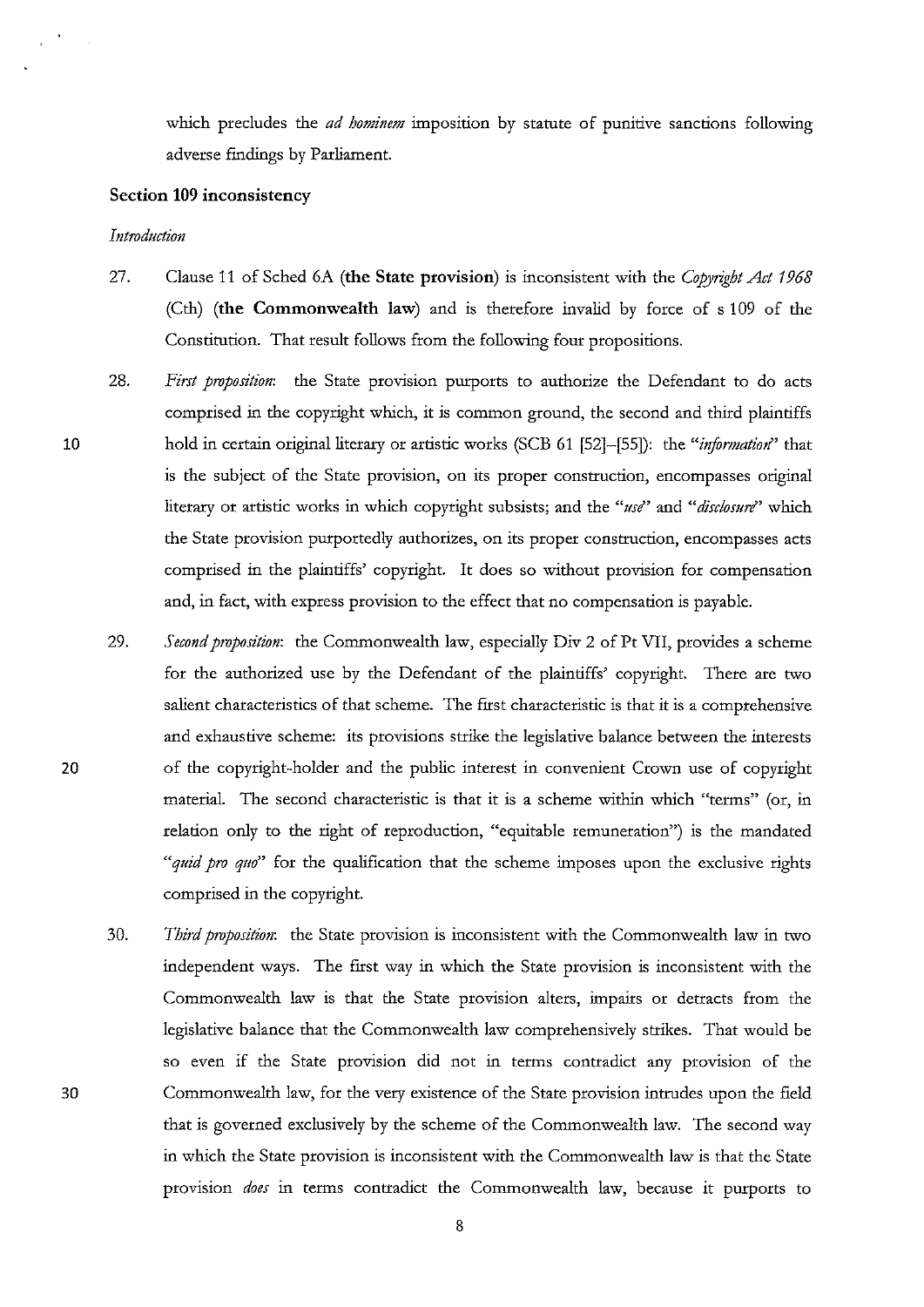authorize the State to do the acts comprised in the plaintiffs' copyright without provision for compensation.

31. *Fourth proposition:* insofar as the Defendants appear to contend that Condition 46 of each of the cancelled Mt Penny and Glendon Brook Licences authorizes it to do certain acts comprised in the plaintiffs' copyright (SCB 42, Defence [67.3]), the contention is not only irrelevant to the validity of the State provision, but also wrong, because Condition 46 is not a "preserved condition" within the meaning of cl 13 of Sched 6A.

*First proposition: State provision authorises State to do acts comprised in copyright* 

10

32. Clause 11 of Sched 6A **(the State provision)** is about the *"use''* and *"disclosure''* of certain "*information*" by the Director-General under the Mining Act or under the *Environmental Planning and Assessment Act 19 79* (NSW) **(Planning Act).** 

- 33. *"Use* includes reproduce" and *"disclose* includes publish or communicate": cl11(7). These definitional provisions expressly extend cl 11 to the reproduction, publication and communication of the information that the clause covers. Reproduction in a material form, publication and communication to the public are all acts comprised in the copyright in literary and artistic works: s 31(1)(a) and (b) of the *Copyright Act 1968* (Cth). **It is not, of course, necessarily the case that "reproduce", "publish" and "communicate"**  must bear precisely the same meaning in both cl 11 and in the Commonwealth law. For example, "communicate" is defined in s 10 of the *Copyrigbt Act 1968* (Cth) in terms of **"electronic" communication. But "reproduce" and "publish", at least, bear their**  ordinary, natural meanings in both laws. "Reproduce" would appear to encompass the **somewhat narrower concept of "reproduce in a material form" and "communicate"**  would appear to include the somewhat narrower concept of "communicate to the public". Subject to these points, there is nothing in either cl 11 or the *Copyright Act 1968*  (Cth) to suggest that the notions of "reproduce", "publish" and "communicate" do not, at the very least, substantially overlap.
- 34. The "information" covered by cl 11 is "information obtained in connection with the administration or execution of [the Mining Act] or the Planning Act in respect of a relevant licence or relevant land". The cancelled licences are "relevant licences": cl2 ("relevant licence") read with cl  $4(1)(b)$  and (c).

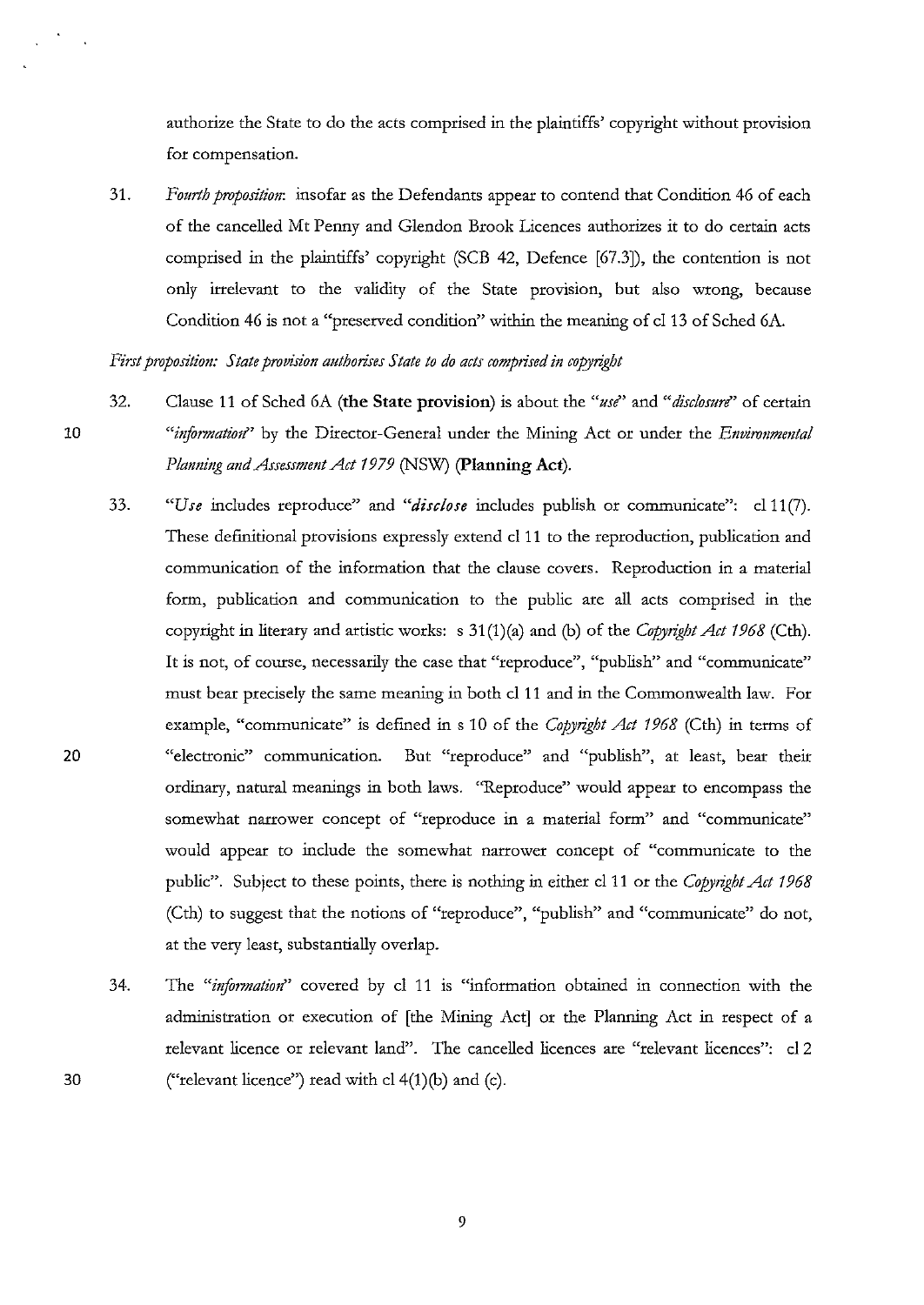- 35. It is well settled that copyright subsists not in "information" *itself,* but rather in the "particular form of expression in which the ... information [is] conveyed"." The "particular form of expression" is "the words, figures and symbols in which the pieces of information are expressed, and the selection and arrangement of that information".<sup>17</sup>
- 36. *This* distinction between "mere information" and "expression", being a distinction of art, does not appear to be observed within cl 11 of Sched 6A. That is to say, the meaning of "information" within cl 11 is wider than the meaning of "mere information" in copyright law and, properly construed, extends to pick up the "expression" of information, in which copyright may subsist, as well as the information itself.
- 10 37. One factor supporting that wider consttuction of "information" *is* cl 11 (3), which provides in relevant part that "[n]o intellectual property right ... prevents the use or disclosure of information ... as authorised by *this* clause". That provision contemplates that the "information" covered by cl 11 may be information in which intellectual property rights subsist. There may be "intellectual property rights" apart from copyright to which that provision could sensibly be directed (although *it is* not obvious what they might be), but the emphatic language of "no intellectual property right" suggests an intention to adopt a far-reaching approach in cl 11.
	- 38. Another factor supporting the wide construction of "information" *is* the sense in which that word is used in the definition of "exploration information" in cl 10(4). That definition contemplates that "information" may be "information . . . comprising the results of any test, study, survey, analysis or research". The notion of information *"comprising'* results *is* not apt to maintain the distinction of art between mere information and the expression of information because, it might be thought, information that *is*  "comprised" in certain results is likely to be "expressed" in a material form.
		- 39. Yet a further factor supporting the wide construction of "information" *is* the use of that word elsewhere in the Mining Act. For example, certain provisions deal with applications or tenders for certain authorities: see, eg, ss 13, 15, 33, 51, 53. Those provisions require the application or tender to be accompanied by "the required information", which *is* the "information" specified in certain cognate sub-sections: see, eg, ss 13(5), 15(2), 33(5), 51(4), 53(1). The matters specified in those sub-sections,

20

<sup>16</sup>*Computer Edge Pry Ltd vApple Computer Inc* (1986) 161 CLR 171 at 181 (Gibbs CJ).

<sup>&</sup>lt;sup>17</sup> IceTV Pty Limited v Nine Network Austalia Pty Limited (2009) 239 CLR 458, 472 [28] (French CJ, Crennan and Kiefel JJ); see also at 495 [102] (Gummow, Hayne and Heydon JJ).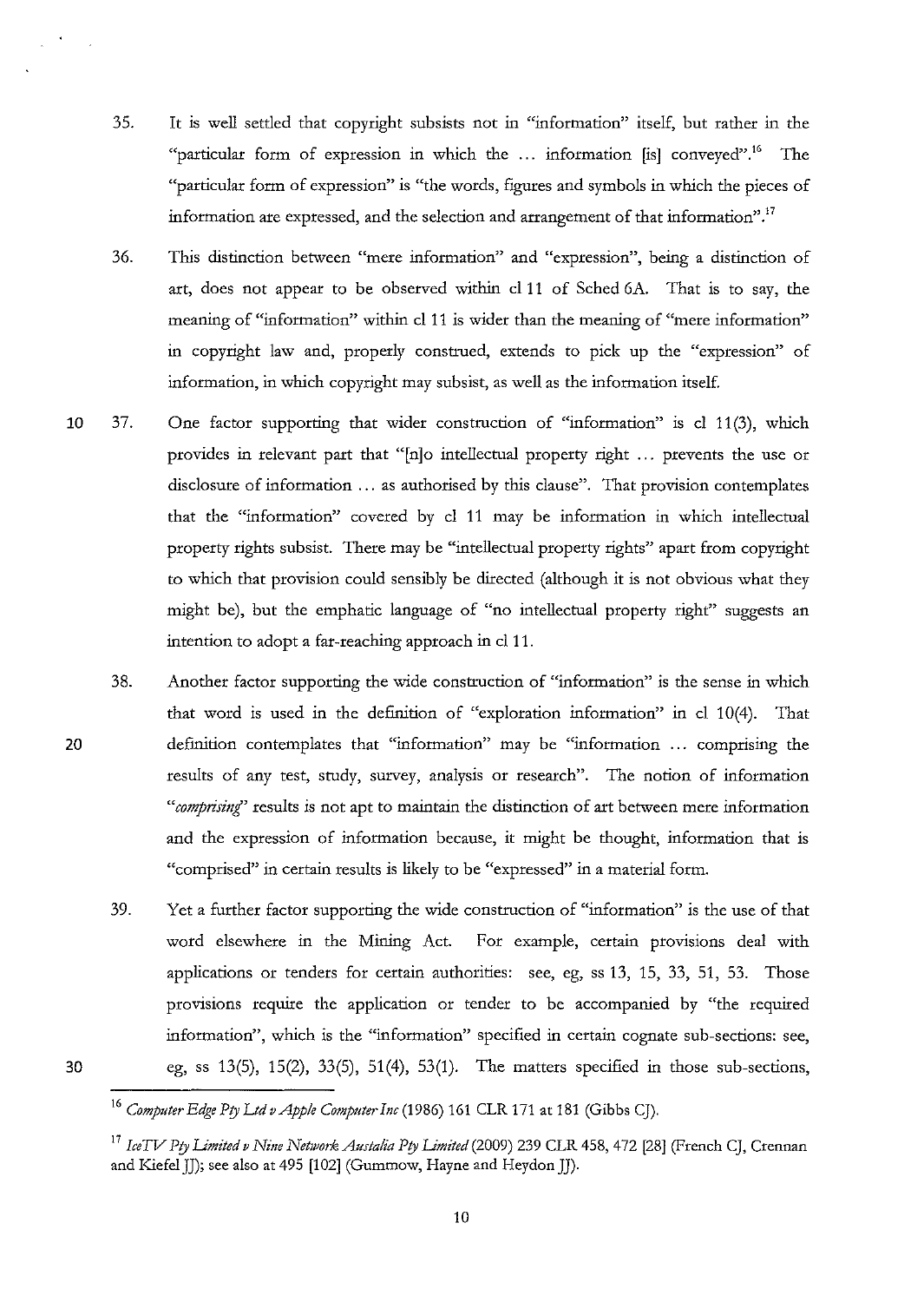although described as "information", have (at the very least) real prospects of attracting copyright protection. For example: "a description ... of the proposed exploration area" (s 13(5)(a)); "particulars of the program of work" (s  $15(2)$ (b) and s  $53(2)$ (b)); "an assessment of the mineral bearing capacity of land" (s  $33(5)(b)$ ); and "a description ... of the proposed mining area" (s  $51(5)(a)$ ). This scheme indicates a broad meaning of "information" that is not configured to accommodate the fme distinction of art, adapted for the purposes of copyright law, between "mere information" and the "expression" of information.

- 40. The Final Geological Reports submitted to the Department of Trade and Investment pursuant to s 163C of the Mining Act are, on the construction advanced above, "information" obtained in connection with the administration of the Mining Act in respect of a relevant licence or relevant land. The reproduction, publication and communication of the Final Geological Reports are acts comprised in the copyright subsisting in those works. Clause 11 of Sched 6A, properly construed, therefore purports to authorise officers of the Defendant to do acts comprised in the plaintiffs' copyright, and expressly provides that "[n]o liability attaches to the State or any other person in connection with the use or disclosure of information as authorised by [cl 11]".
- 41. Moreover, cl 7 of Sched 6A provides that "[c]ompensation", which is defmed to include "damages or any other form of compensation", is "not payable by or on behalf of the State" because of "any direct or indirect consequence" of the enactment of Sched 6A "including any conduct under the authority of" that enactment.

*Second proposition: Commomvealth law governs authorisation of State to do acts comprised in copyright completely and by requiring provision of terms* 

42. The plaintiffs' copyright is created and regulated by the Commonwealth law. In particular, the Commonwealth law provides that a person who is not the owner of the relevant copyright "infringes" that copyright by doing, or authorizing the doing of, acts comprised in the copyright: s 36. "Infringement" is actionable and attracts remedies under the Commonwealth law: s 115. The provision for "infringement" in s 36 is, however, expressly made "subject to" the Commonwealth law. That subordination of s 36 reflects, among other things, the provision elsewhere in the Commonwealth law for various licensing regimes that render as non-infringing what would otherwise be

10

20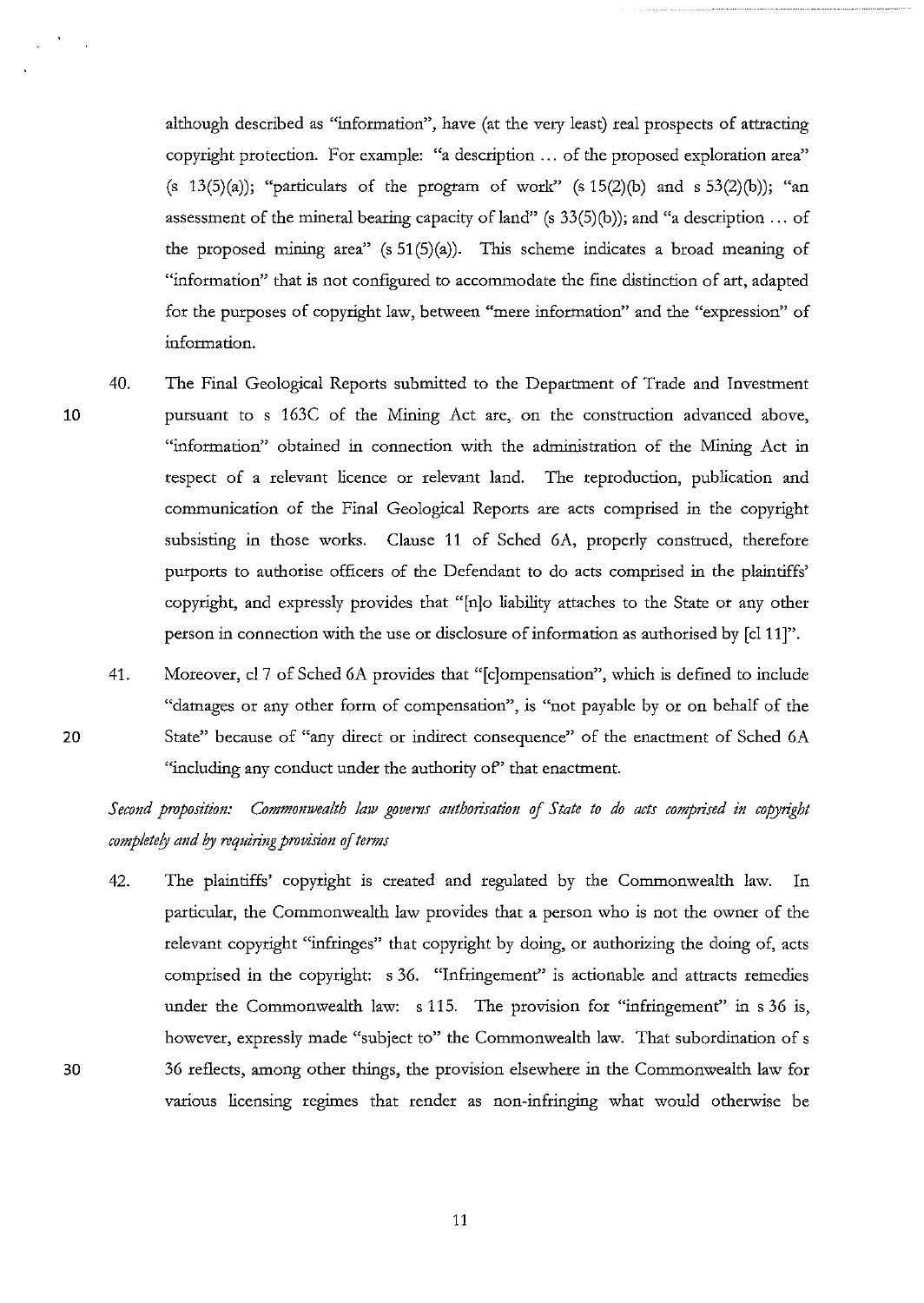infringing conduct.<sup>18</sup> The scheme of the Commonwealth law is, evidently, to strike a compromise or balance between the interests of copyright owners and other competing public interests in the use and exploitation of copyright material.

43. Of particular relevance in the present case is Div 2 of Pt VII, which is headed "Use of copyright material for the Crown". Section 183(1) provides that copyright "is not infringed by  $\ldots$  a State, or by a person authorized in writing by  $\ldots$  a State, doing acts comprised in the copyright if the acts are done for the services of the ... State". As the Court recently explained of this statutory licence scheme:

10

30

**The purpose of the scheme is to enable governments to use material subject to copyright "for the services of the Crown" without infringement. Certain**  exclusive rights of the owner of "copyright material" are qualified by Parliament in order to achieve that purpose. It is the statutory qualification of exclusive rights which gives rise to a statutory *quid pro quo."* 

- 44. That "quid pro quo" is the provision of "terms" or "equitable remuneration". Section 183(5) provides that an act comprised in copyright done under the authority conferred by s 183 (1) is to be on "such terms as are ... agreed between ... the State and the owner of the copyright or, in default of agreement, as are fixed by the Copyright Tribunal". Section 183(5) is supported by a notice requirement in s 183(4).
- 20 45. Section 183A is headed "Special arrangements for copying for services of government". The operation of s 183A is summarised in *Copyright Agency Limited v New South Wales* (2008) 233 CLR 279 at 290-291 [17]-[22]. In broad outline, s 183A disapplies sub-ss 183(4) and (5) in relation to "government copies". In relation to "government copies", and where there is a relevant collecting society, the interests of the copyright owner are protected instead by s 183A(2), which provides that the government is to pay equitable remuneration not to individual copyright owners but to the relevant collecting society.
	- 46. The critical point for present purposes is that s 183A governs only the *reproduction* of copyright material and does not govern *other acts* comprised in the copyright, such as publication or communication. That result follows from the circumstance that s 183A(1) disapplies sub-ss 183(4) and (5) *only* "in relation to a government copy" and "government

<sup>&</sup>lt;sup>18</sup> See Pts VA, VB, VC, VII of the *Copyright Act 1968* (Cth); see also *Copyright Agency Limited v New South Wales* (2008) 233 CLR 279, 297 [49] (Gleeson CJ, Gummow, Heydon, Crennan and Kiefel JJ).

<sup>&</sup>lt;sup>19</sup> Copyright Agency Limited v New South Wales (2008) 233 CLR 279, 301 [68] (Gleeson CJ, Gummow, Heydon, Crennan and Kiefel JJ).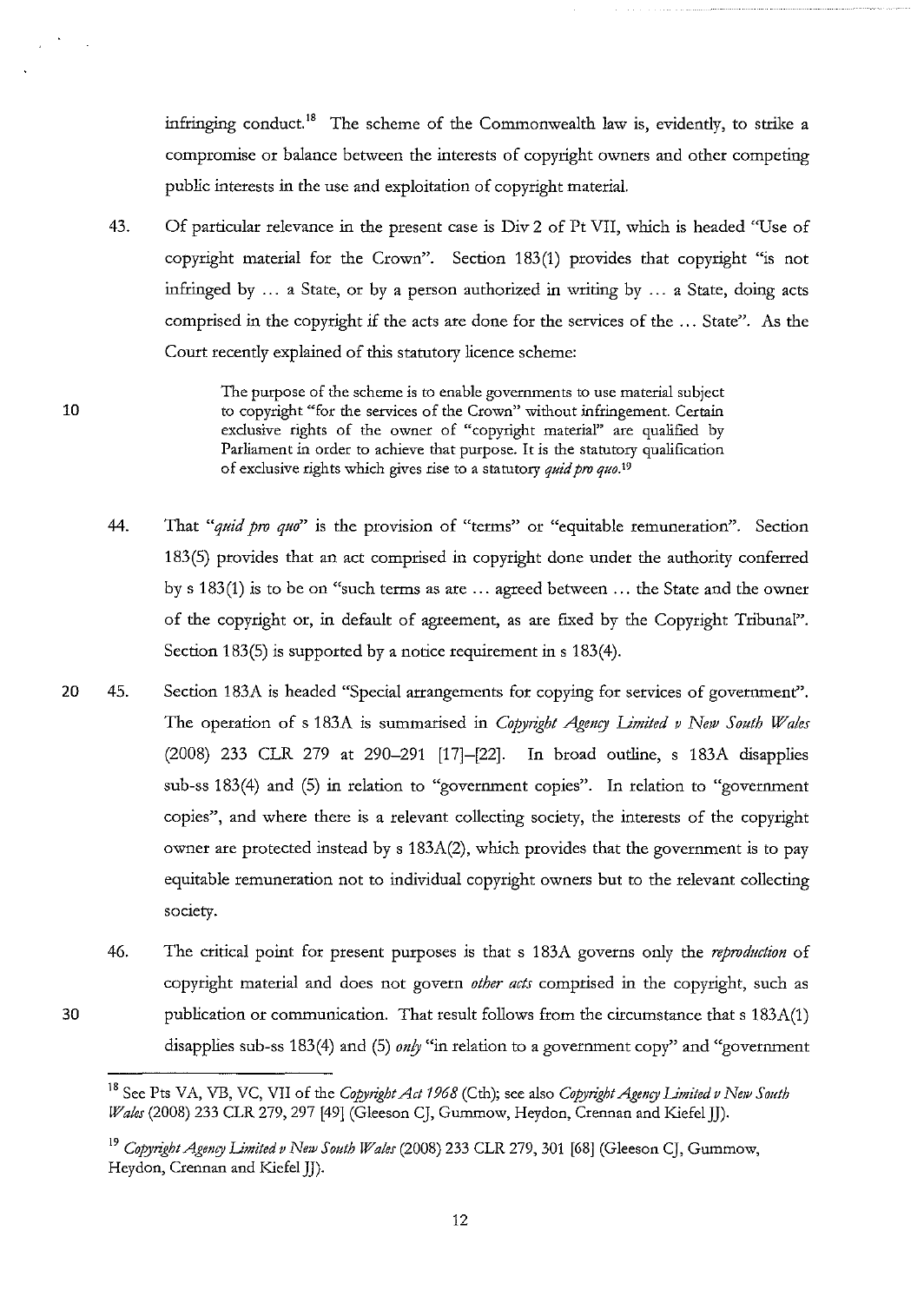copy" is defined ins 182B as a "reproduction": *''government copy* means a reproduction in a material form of copyright material made under subsection 183(1)". In respect of acts comprised in the copyright apart from reproduction, the regime for "terms" in s 183 will therefore apply. This construction is supported by several other considerations as follows.

- 47. First, the heading to s 183A (which is part of the Commonwealth law by force of s 13 of the *Acts Interpretation Act 1901* (Cth)) makes clear that the section is about "copying" copyright material.
- 48. Second, s 183A(3) contemplates that the method for determining "equitable remuneration" will place particular significance on "the estimated number of copies made for the services of government", but does not overtly contemplate any consideration of other acts comprised in the copyright.
	- 49. Third, the Explanatory Memorandum to the Copyright Amendment Bill 1997 (Cth), which enacted s 183A, confirms that the regime was intended to apply in respect of "reproduction" (at [151]-[152]):

The governments under  $s$  183(1) may do any act comprised in the copyrights of others without infringement if the act is done for the services of government ... Section 183(5) provides for the determination of terms by negotiation between the copyright owner (or agent) and the government or, if negotiations fail, by the Copyright Tribunal.

The amendments [s 183A] ... will vary the operation of s 183(4) and 183(5) of the Act to permit payments for the **reproduction** of copyright materials by a government to be made the basis of sampling, rather than the present method of full record-keeping under s 183, where there is a declared copyright collecting society.

(emphases added)

50. It follows from the above considerations that the Commonwealth law, and Div 2 of Pt VII especially, establishes a scheme that authorizes the Defendant to do acts comprised in the plaintiffs' copyright, but which scheme is: comprehensive and exhaustive; and dependent upon the negotiation or determination of "terms", at least in respect of acts comprised in the copyright other than reproduction.

# *Third proposition: State provision is inconsistent tvith Commomvealth law*

51. Section 109 of the Constitution operates to render a State law that is inconsistent with a Commonwealth law invalid to the extent of the inconsistency. A State law is relevantly "inconsistent" with a Commonwealth law if the State law "would alter, impair or detract

20

10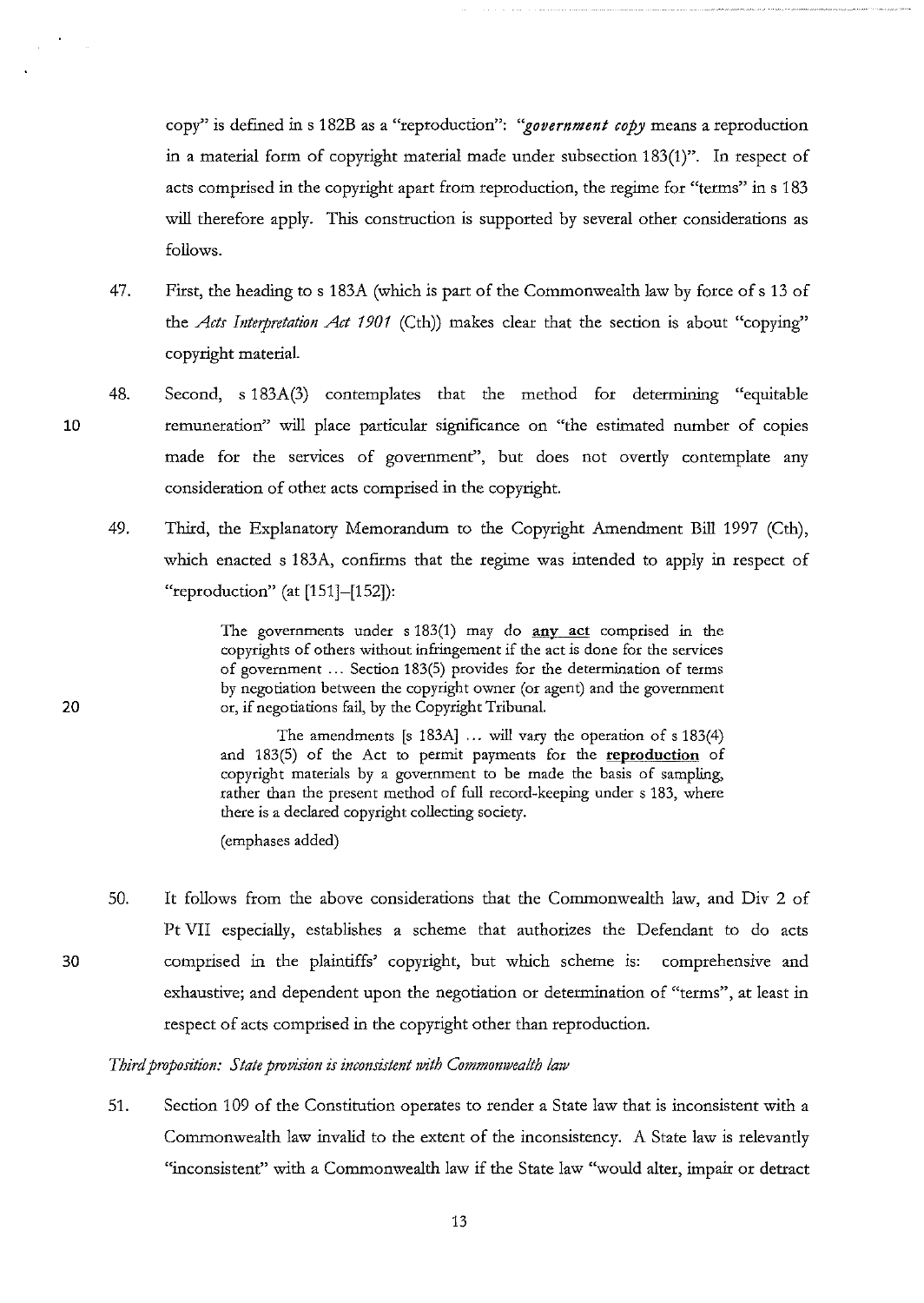from the operation of' the Commonwealth law in a "significant and not trivial" way giving rise to a "real conflict".<sup>20</sup> A State law is also relevantly "inconsistent": "if it appears from the terms, the nature or the subject matter of [the Commonwealth law] that it was intended as a complete statement of the law governing a particular matter or set of rights and duties" and the State law seeks to "regulate or apply to the same matter **or relation". <sup>21</sup>**

- 52. These two ways of describing "inconsistency" may be shades of the same meaning and may both apply to reach the same result.<sup>22</sup> That may be so, for example, because if a federal law is intended to be "a complete statement of the law" on a particular topic, then there may be an "implicit negative proposition" that the law is only as contained within that law, such that any other provision on that topic in a State or Territory law will conflict with that proposition.<sup>23</sup>
- 53. Cl 11 of Sched 6A is inconsistent with the *Copyright Act 1968* (Cth) in both of the above respects. First, the *Copyright Act 1968* (Cth) is intended as a complete statement of the law in respect of the authority of the State to do acts comprised in a person's copyright for the services of the State. That follows from the comprehensive and exhaustive character of the scheme as advanced above. The very existence of the State provision intrudes upon that complete statement of the law and impairs or detracts from it.
- 54. Secondly, as explained above, ss 183 and 183A of the *Copyright Act 1968* (Cth) require the provision of "terms" (whether negotiated or determined by the Copyright Tribunal) at least in respect of the doing of acts comprised in the copyright other than reproduction. The State provision, by expressly providing that no compensation is payable, directly collides with the Commonwealth provision for "terms", which is wide enough to permit compensation. The State provision thereby alters, impairs or detracts from the Commonwealth law and is inconsistent with it to that extent.

20

<sup>&</sup>lt;sup>20</sup> Jemena Asset Management (3) Pty Ltd v Coinvest Ltd (2011) 244 CLR 508 at 525 [41]-[42] (French CJ, Gummow, Heydon, Crennan, Kiefel and Bell JJ).

<sup>21</sup>*Dickson v The Queen* (2010) 241 CLR 491,502 [13].

<sup>22</sup>*]emma Asset Management (3) Pty Ltd v Coinvest Ltd* (2011) 244 CLR 508 at 525 [42] (French CJ, Gummow, Heydon, Crennan, Kiefel and Bell JJ).

<sup>&</sup>lt;sup>23</sup> See, eg, *Commonwealth v Australian Capital Territory* (2013) 250 CLR 441, 468 [59].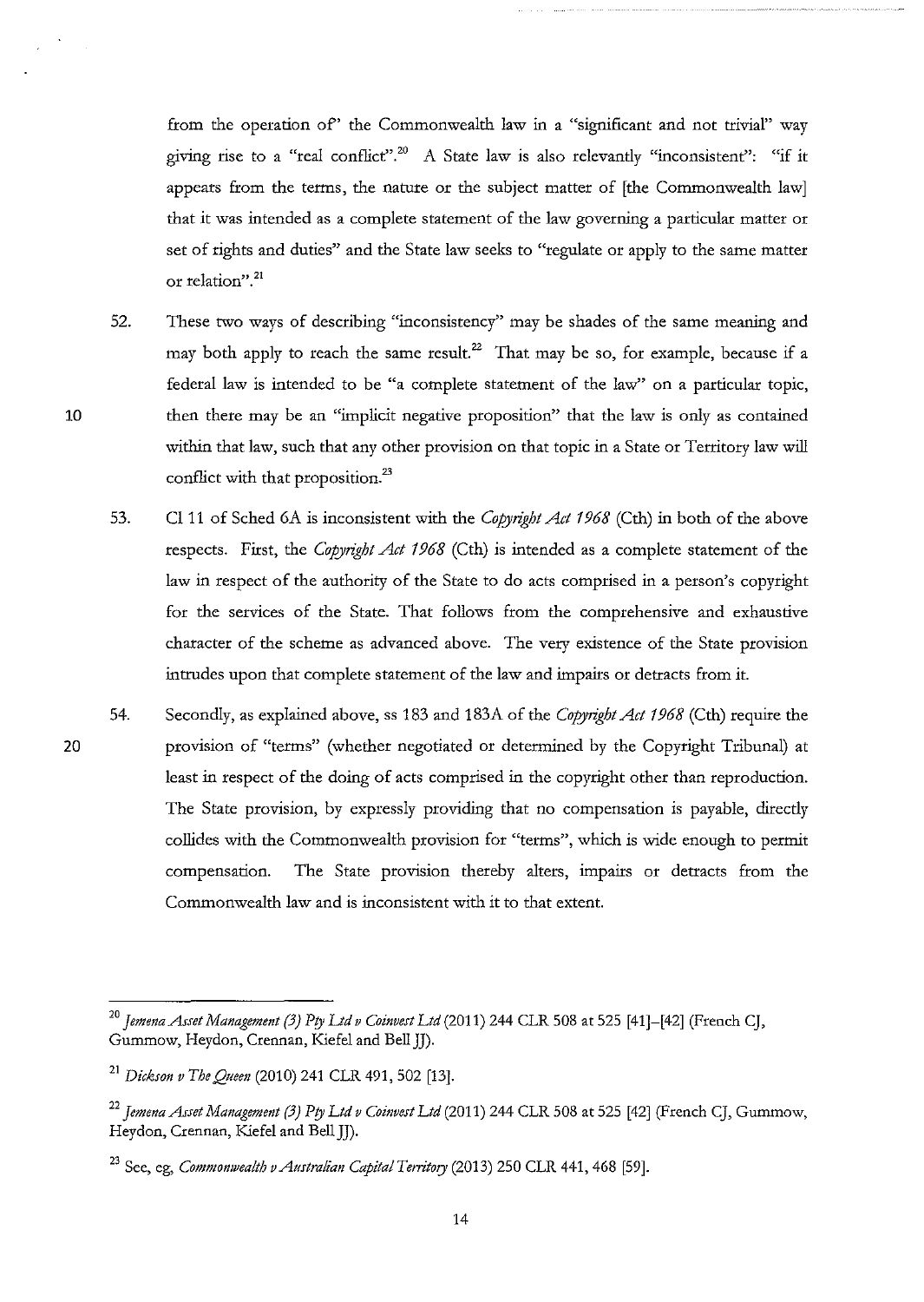10

30

- 55. The Defendant appears to contend that a condition of each of the cancelled licences authorizes it to do acts comprised in the copyright in the Final Geological Reports (SCB 42, Defence [67.3]).
- 56. Even if that were so, it would have no bearing on the validity of cl11 of Sched 6A. The validity of cl 11 must turn on its construction, its interaction with the *Copyright Act 1968*  (Cth) properly construed, and the application of s 109 of the Constitution. The existence of some other source of authority, contained in a licence condition, to do the acts comprised in the copyright, even if that authority existed, is simply irrelevant to the question of validity.
- 57. In any event, the asserted authority does not exist. Condition 46 provided (SCB 163):
	- (a) The licence holder grants to the Minister, by way of a nonexclusive licence, the right in copyright to publish, print, adapt and reproduce all exploration reports lodged in any form and for the full duration of copyright.
	- **(b) The non-exclusive licence will operate as consent for the purposes**  of section 365 of the [Mining Act].
- 20 58. Schedule 6A cancelled the relevant licences of which Condition 46 was a condition. The plaintiffs accept that notions of "voidness" or "voidability" may not always be helpful in contexts like this,<sup>24</sup> and that the true consequences in respect of the copyright licence of the cancellation of the exploration licences must be determined by statutory **construction.** 
	- 59. Schedule 6A was enacted for purposes, among others, of "placing the State, as nearly as possible, in the same position as it would have been had those relevant licences not been granted" (cl  $3(1)(c)$ ) and to "ensure that the tainted processes have no continuing impact and cannot affect any future processes ... in respect of the relevant land" (cl  $3(2)(a)$ ). Sched 6A makes explicit provision for certain, identified licence conditions to be continued: cl 13. Condition 46 is not among those specifically preserved licence conditions. The scheme of Schedule 6A is therefore one for the complete nullification of the licences, coupled with express preservation of specifically identified licence conditions. It is properly construed to have brought to an end the effect of

<sup>&</sup>lt;sup>24</sup> Cf *New South Wales v Kable* (2013) 298 ALR 144, 149–150; 87 ALJR 737, 743–744 [20]–[23] (French CJ, Hayne, Crennan, Kiefel, Bell and Keane JJ).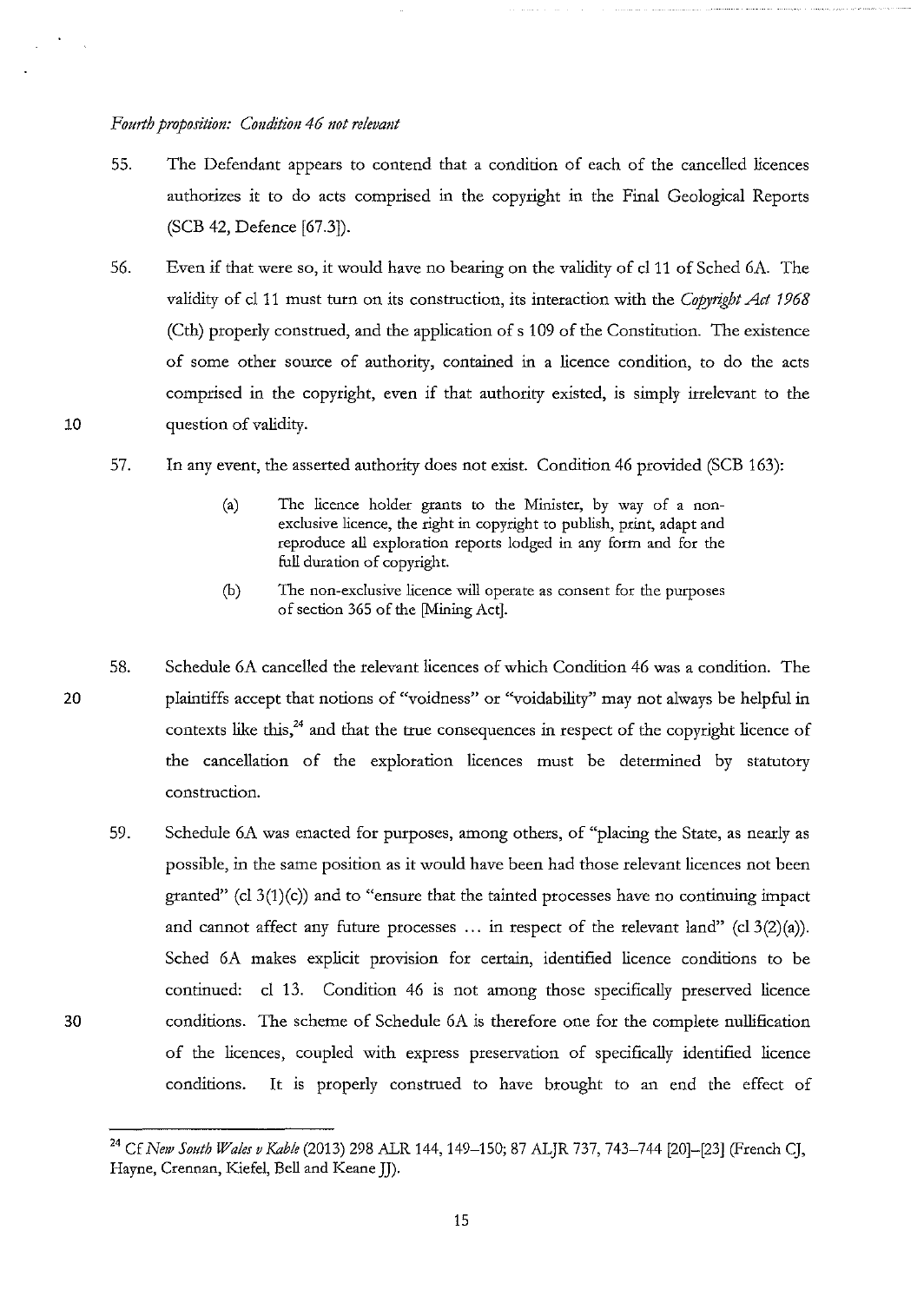Condition 46 and, with it, the juridical existence of any "non-exclusive licence" to do acts comprised in the plaintiffs' copyright. Consistent with the express purposes of Sched 6A, the "non-exclusive licence" conferred by Condition 46 must be regarded as having never been granted. At the very least, the licence cannot apply to copyright works post-dating its cancellation, such as the Final Geological Reports dated May 2014.

60. This result cannot be said to be inconvenient in any way, because the *Copyright Act* 1968 (Cth) already gives to the State a statutory licence to do the acts comprised in the plaintiffs' copyright. It is useful to compare the holding in *Copyright Agency Limited v New Sottth Wales* (2008) 233 CLR 279 at 305-306 [92]-[93], to the effect that that statutory licence meant that there was no "necessity" capable of founding a licence implied by law.

# *Conclttsion on section* 109 *inconsistenry*

10

30

61. Cl 11 of Sched 6A is invalid to the extent that it purports to authorise the Defendant to do acts comprised in the plaintiffs' copyright, and to immunise the Defendant from liability in respect of doing those acts, which authorisation and liability is completely governed by the *Copyright Act* 1968 (Cth), and governed in a way that requires the provision of "terms", contrary to the exclusion of compensation by Sched 6A.

# **VII APPLICABLE PROVISIONS**

62. The applicable constitutional provisions and statutes as in force at the date of these submissions, to the extent they are not already set out in Annexure A to the Plaintiffs 20 submissions in the Duncan proceeding, are set out in Annexure A to these submissions.

### **VIII ORDERS SOUGHT**

- 63. The questions stated for the opinion of the Full Court should be answered as follows:
	- 1. Are clauses 1 to 13 of Schedule 6A to the *Mining Act* 1992 (NSW), or any of them, invalid?

Answer: Clauses 1 to 13 of Schedule 6A to the *Mining Act 1992* (NSW) **are invalid.** 

2. Is clause 11 of Schedule 6A to the *Mining Act* 1992 (NSW) invalid? **Answer: Yes.** 

16

3. Who should pay the costs of this Special Case?

# **Answer: The Defendant.**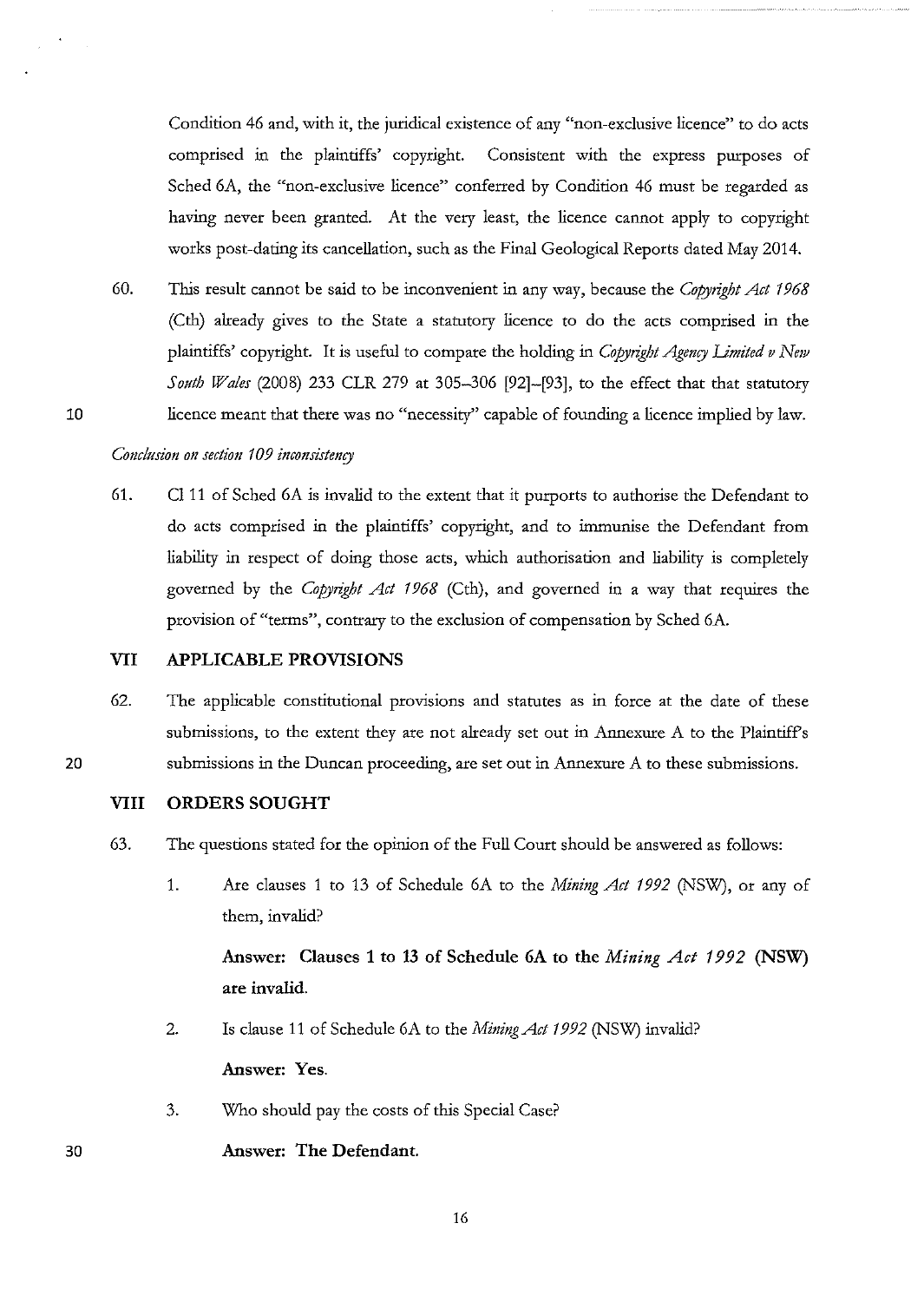# **IX ESTIMATE OF TIME**

64. The Plaintiffs will require, together with the plaintiff in the Duncan proceeding, 3 hours for the presentation of their oral argument.

**Date: 22 October 2014** 

Adu S. Kell.

Phone Fax

(02) 9233 1370 (02) 9232 7626 Email asbell@wentworthchambers.com.au Email gng@selbornechambers.com.au

Phone Fax

*Counter Counter 1944*<br> *Counter 102* 9233 4275<br>
(02) 9221 5386

grendant.

Brendan **Lim**  Phone (02) 8228 7112<br>Fax (02) 9232 7626 (02) 9232 7626 Email blim@wentworthchambers.com.au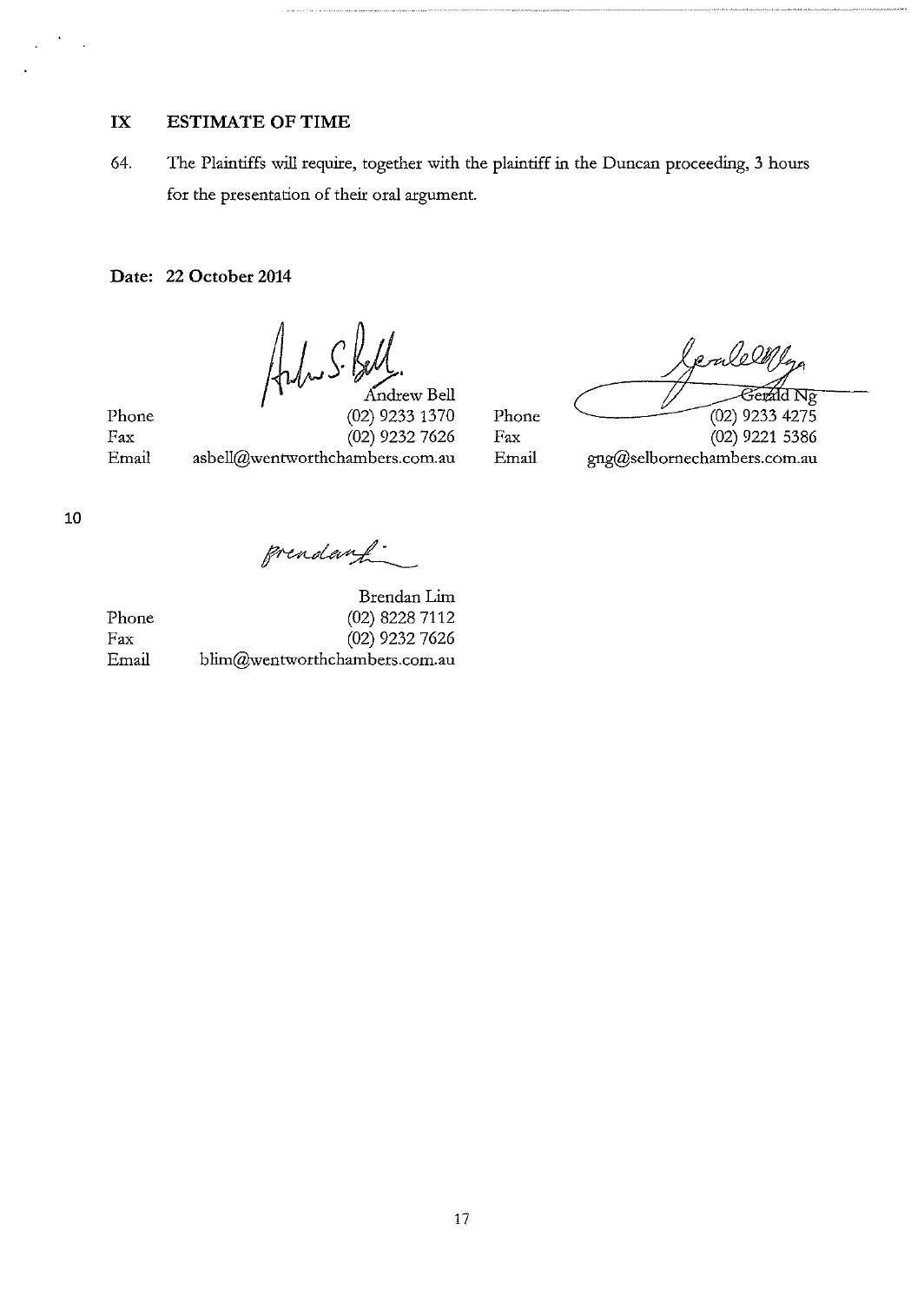# ANNEXURE A



# **Copyright Act 1968**

No. 63. 1968 as amended

| <b>Compilation start date:</b> | 24 June 2014     |
|--------------------------------|------------------|
| Includes amendments up to:     | Act No. 31, 2014 |

# 7 Act to bind the Crown

Subject to Part VII, this Act binds the Crown but nothing in this Act renders the Crown liable to be prosecuted for an offence.

### 13 Acts comprised in copyright

(I) A reference in this Act to an act comprised in the copyright in a work or other subject-matter shall be read as a reference to any act that, under this Act, the owner of the copyright has the exclusive right to do.

(2) For the purposes of this Act, the exclusive right to do an act in relation to a work, an adaptation of a work or any other subject-matter includes the exclusive right to authorize a person to do that act in relation to that work, adaptation or other subject-matter.

### 31 Natnre of copyright in original works

(I) For the purposes of this Act, unless the contrary intention appears, copyright, in relation to a work, is the exclusive right:

(a) in the case of a literary, dramatic or musical work, to do all or any of the following acts:

- (i) to reproduce the work in a material form;
- (ii) to publish the work;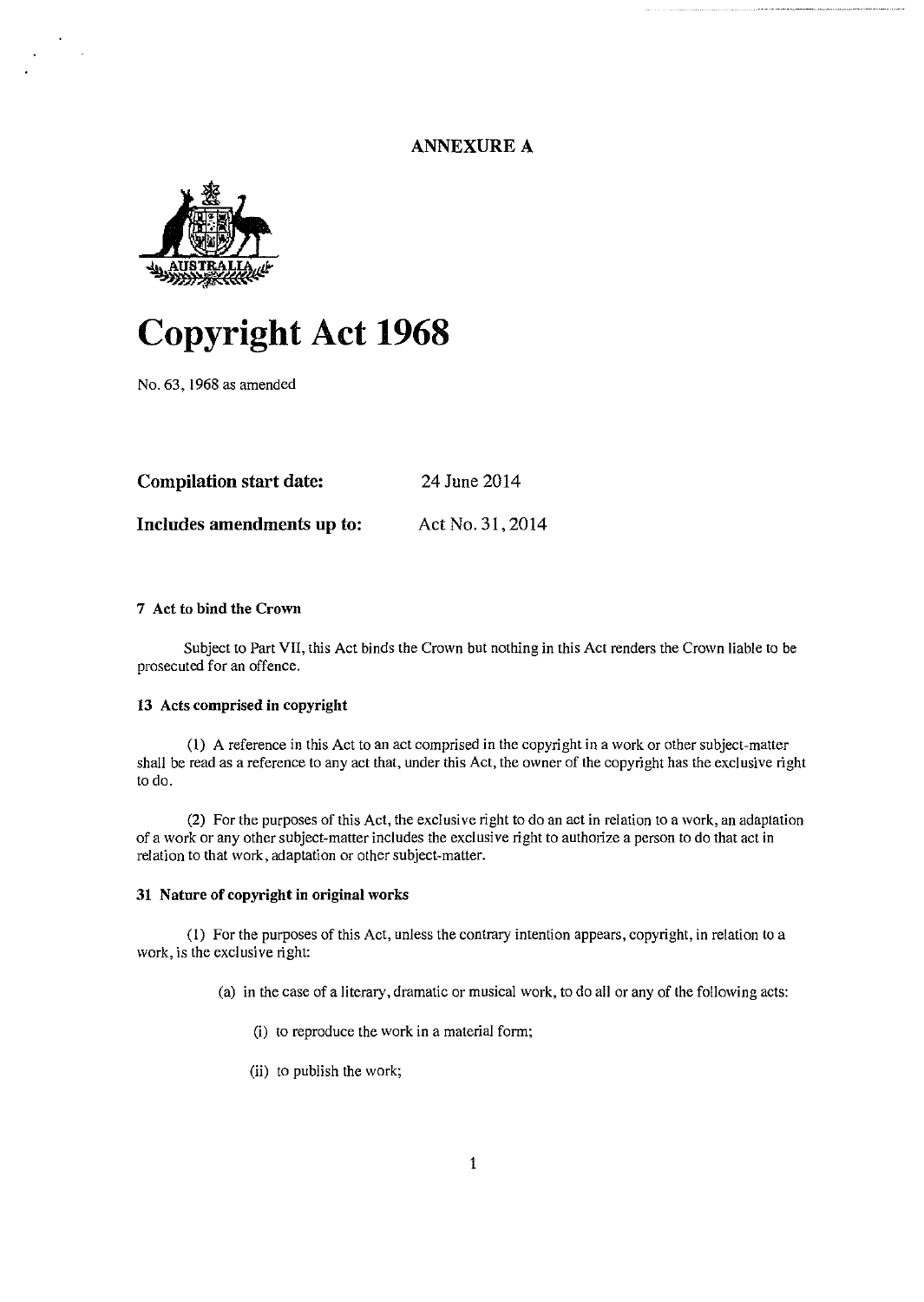- (iii) to perform the work in public;
- (iv) to communicate the work to the public;
- (vi) to make an adaptation of the work;

(vii) to do, in relation to a work that is an adaptation of the first-mentioned work, any of the acts specified in relation to the first-mentioned work in subparagraphs (i) to (iv), inclusive; and

- (b) in the case of an artistic work, to do all or any of the following acts:
	- (i) to reproduce the work in a material form;
	- (ii) to publish the work;
	- (iii) to communicate the work to the public; and

(c) in the case of a literary work (other than a computer program) or a musical or dramatic **work, to enter into a commercial rental arrangement in respect of the work reproduced in a sound**  recording; and

(d) in the case of a computer program, to enter into a commercial rental arrangement in respect of the program.

(2) The generality of subparagraph  $(1)(a)(i)$  is not affected by subparagraph  $(1)(a)(vi)$ .

(3) Paragraph (I)(d) does not extend to entry into a commercial rental arrangement in respect of a machine or device in which a computer program is embodied if the program is not able to be copied in the course of the ordinary use of the machine or device.

(4) The reference in subsection (3) to a device does not include a device of a kind ordinarily used to store computer programs (for example, a floppy disc, a device of the kind commonly known as a CD ROM, or an integrated circuit).

(5) Paragraph  $(1)(d)$  does not extend to entry into a commercial rental arrangement if the computer program is not the essential object of the rental.

(6) Paragraph  $(1)(c)$  does not extend to entry into a commercial rental arrangement if:

(a) the copy of the sound recording concerned was purchased by a person *(the record owner)*  before the commencement of Part 2 of the *Copyright (World Trade Organization Amendments) Act 1994;*  and

(b) the commercial rental arrangement is entered into in the ordinary course of a business conducted by the record owner; and

(c) the record owner was conducting the same business, or another business that consisted of, or included, the making of commercial rental arrangements of the same kind, when the copy was purchased.

(7) Paragraph  $(1)(d)$  does not extend to entry into a commercial rental arrangement in respect of a computer program if: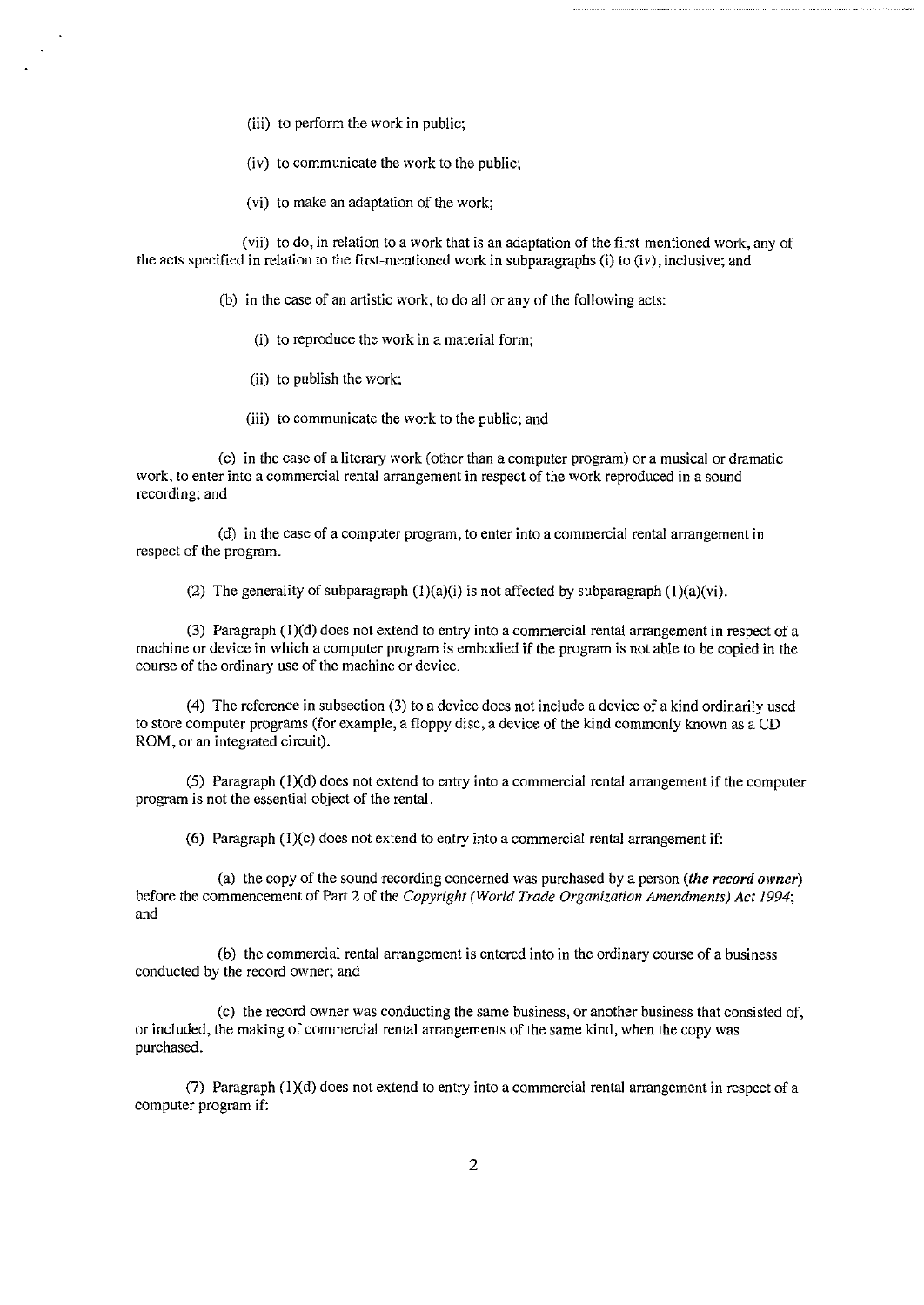(a) the copy of the computer program was purchased by a person *(the program owner)* before the commencement of Part 2 of the *Copyright (World Trade Organization Amendments) Act 1994;* and

**(b) the commercial rental arrangement is entered into in the ordinary course of a business**  conducted by the program owner; and

(c) the program owner was conducting the same business, or another business that consisted of, **or included, the making of commercial rental arrangements in respect of computer programs, when the**  copy was purchased.

### 36 Infringement by doing acts comprised in the copyright

(I) Subject to this Act, the copyright in a literary, dramatic, musical or artistic work is infringed by a person who, not being the owner of the copyright, and without the licence of the owner of the copyright, does in Australia, or authorizes the doing in Australia of, any act comprised in the copyright.

(lA) In determining, for the purposes of subsection (I), whether or not a person has authorised the doing in Australia of any act comprised in the copyright in a work, without the licence of the owner of the copyright, the matters that must be taken into account include the following:

(a) the extent (if any) of the person's power to prevent the doing of the act concerned;

(b) the nature of any relationship existing between the person and the person who did the act **concerned;** 

(c) whether the person took any reasonable steps to prevent or avoid the doing of the act, including whether the person complied with any relevant industry codes of practice.

(2) The next three succeeding sections do not affect the generality of this section.

### 115 Actions for infringement

(I) Subject to this Act, the owner of a copyright may bring an action for an infringement of the copyright.

(2) Subject to this Act, the relief that a court may grant in an action for an infringement of copyright includes an injunction (subject to such terms, if any, as the court thinks fit) and either damages or an account of profits.

(3) Where, in an action for infringement of copyright, it is established that an infringement was committed but it is also established that, at the time of the infringement, the defendant was not aware, and had no reasonable grounds for suspecting, that the act constituting the infringement was an infringement of the copyright, the plaintiff is not entitled under this section to any damages against the defendant in respect of the infringement, but is entitled to an account of profits in respect of the infringement whether any other relief is granted under this section or not.

(4) Where, in an action under this section:

- (a) an infringement of copyright is established; and
- (b) the court is satisfied that it is proper to do so, having regard to: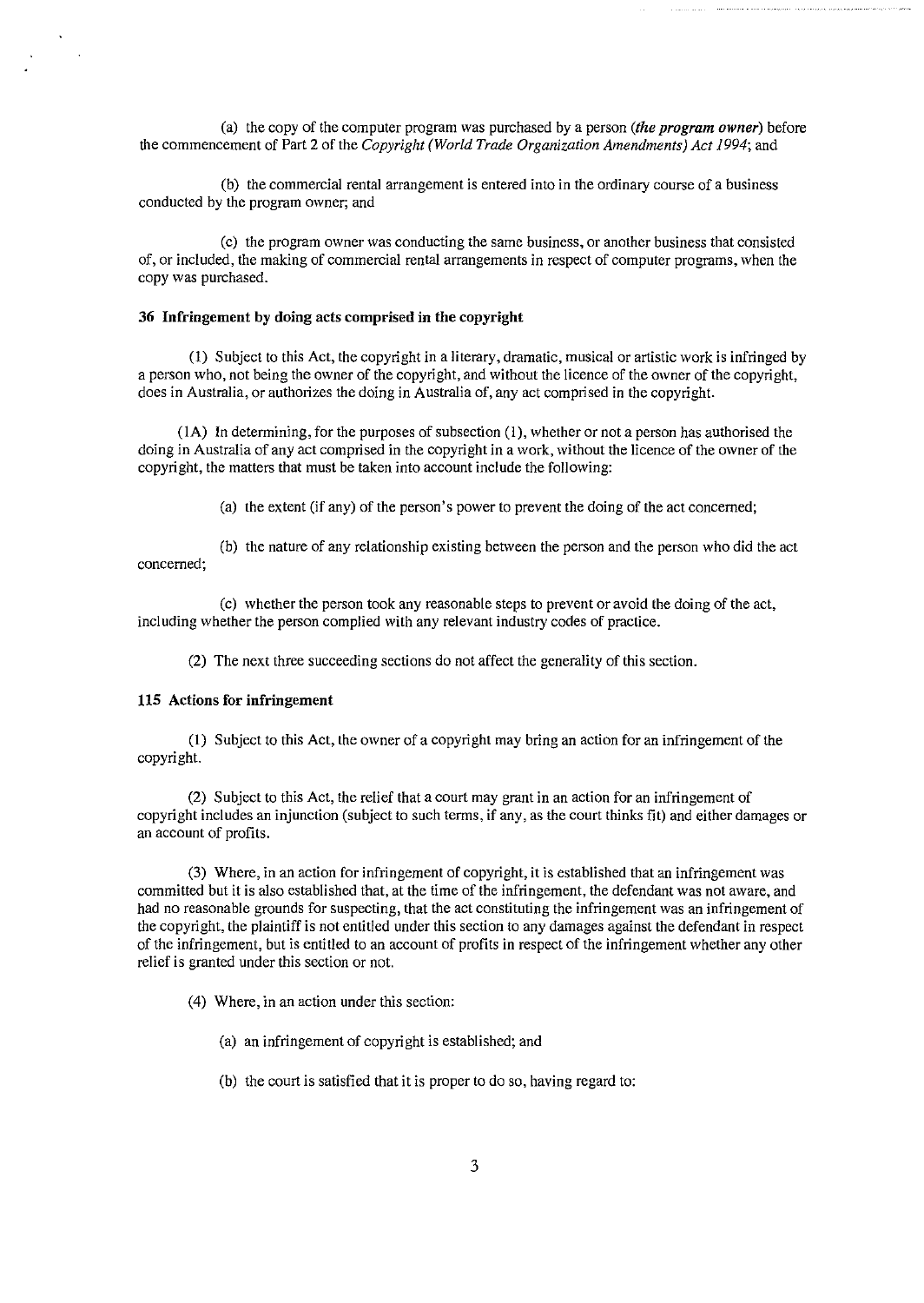(i) the flagrancy of the infringement; and

(ia) the need to deter similar infringements of copyright; and

(ib) the conduct of the defendant after the act constituting the infringement or, if relevant, after the defendant was informed that the defendant had allegedly infringed the plaintiff's copyright; and

(ii) whether the infringement involved the conversion of a work or other subject-matter from hardcopy or analog form into a digital or other electronic machine-readable form; and

(iii) any benefit shown to have accrued to the defendant by reason of the infringement;

and

(iv) all other relevant matters;

**the court may, in assessing damages for the infringement, award such additional damages as it considers appropriate in the circumstances.** 

Consideration for relief for electronic commercial infringement

(5) Subsection (6) applies to a court hearing an action for infringement of copyright if the court is satisfied that:

(a) the infringement (the *proved infringement)* occurred (whether as a result of the doing of an act comprised in the copyright, the authorising of the doing of such an act or the doing of another act); and

(b) the proved infringement involved a communication of a work or other subject-matter to the public; and

(c) because the work or other subject-matter was communicated to the public, it is likely that there were other infringements (the *likely infringements)* of the copyright by the defendant that the plaintiff did not prove in the action; and

(d) taken together, the proved infringement and likely infringements were on a commercial scale.

(6) The court may have regard to the likelihood of the likely infringements (as well as the proved infringement) in deciding what relief to grant in the action.

(7) In determining for the purposes of paragraph (5)(d) whether, taken together, the proved infringement and the likely infringements were on a commercial scale, the following matters are to be taken **into account:** 

(a) the volume and value of any articles that:

(i) are infringing copies that constitute the proved infringement; or

(ii) assuming the likely infringements actually occurred, would be infringing copies constituting those infringements;

(b) any other relevant matter.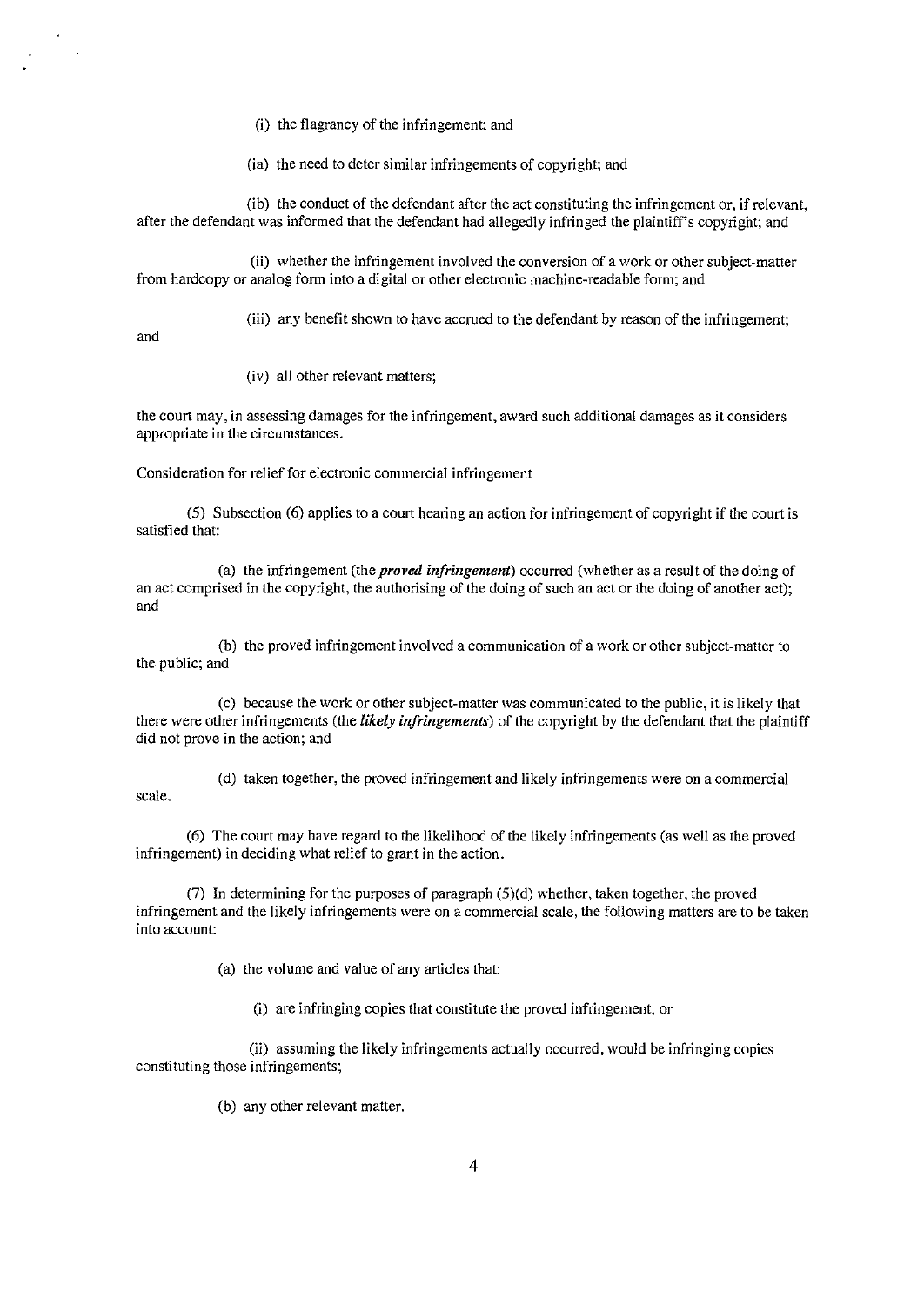(8) In subsection (7):

 $\sim$  .

*article* includes a reproduction or copy of a work or other subject-matter, being a reproduction or copy in **electronic form.** 

### 116 Rights of owner of copyright in respect of infringing copies

(I) The owner of the copyright in a work or other subject-matter may bring an action for **conversion or detention in relation to:** 

(a) an infringing copy; or

(b) a device (including a circumvention device) used or intended to be used for making infringing copies.

( lA) In an action for conversion or detention, a court may grant to the owner of the copyright all or any of the remedies that are available in such an action as if:

(a) the owner of the copyright had been the owner of the infringing copy since the time the copy was made; or

(b) the owner of the copyright had been the owner of the device since the time when it was **used or intended to be used for making infringing copies.** 

(I B) Any relief granted by a court in an action for conversion or detention is in addition to any relief that the court may grant under section 115.

(I C) A court is not to grant any relief to the owner of the copyright in an action for conversion or detention if the relief that the court has granted or proposes to grant under section 115 is, in the opinion of the court, a sufficient remedy.

**(lD) In deciding whether to grant relief in an action for conversion or detention and in assessing the**  amount of damages payable, the court may have regard to the following:

(a) the expenses incurred by the defendant, being a person who marketed or otherwise dealt with the infringing copy, in manufacturing or acquiring the infringing copy;

(b) whether the expenses were incurred before or after the infringing copy was sold or otherwise disposed of by the defendant;

(c) any other matter that the court considers relevant.

(IE) If the infringing copy is an article of which only part consists of material that infringes copyright, the court, in deciding whether to grant relief and in assessing the amount of damages payable, may also have regard to the following:

(a) the importance to the market value of the article of the material that infringes the copyright;

(b) the proportion the material that infringes copyright bears to the article;

(c) the extent to which the material that infringes copyright may be separated from the article.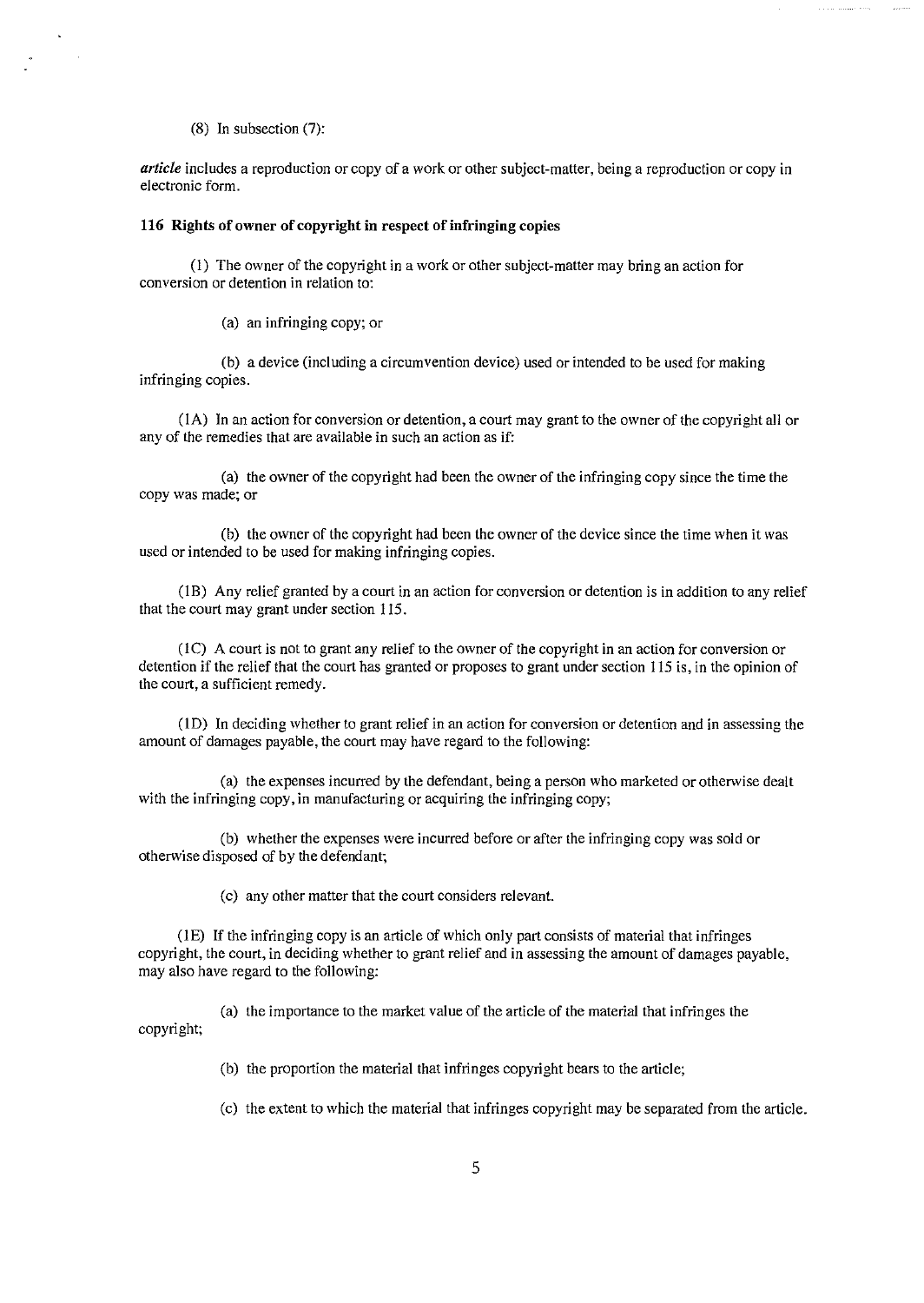(2) A plaintiff is not entitled by virtue of this section to any damages or to any other pecuniary remedy, other than costs, if it is established that, at the time of the conversion or detention:

(a) the defendant was not aware, and had no reasonable grounds for suspecting, that copyright subsisted in the work or other subject-matter to which the action relates;

(b) where the articles converted or detained were infringing copies—the defendant believed, and had reasonable grounds for believing, that they were not infringing copies; or

(c) where an article converted or detained was a device used or intended to be used for making articles—the defendant believed, and had reasonable grounds for believing, that the articles so made or intended to be made were not or would not be, as the case may be, infringing copies.

# **Part VII-The Crown**

# **Division 2-Use of copyright material for the Crown**

### **182B Definitions**

(I) Subject to subsection (2), in this Division:

*collecting society* means a company in respect of which a declaration is in force under section 153F.

### *copyright material* means:

- (a) a work; or
- (b) a published edition of a work; or
- (c) a sound recording; or
- (d) a cinematograph film; or
- (e) a television or sound broadcast; or

(f) a work that is included in a sound recording, a cinematograph film or a television or sound broadcast.

*government* means the Commonwealth or a State.

Note: State includes the Australian Capital Territory, the Northern Territory and Norfolk Island: see paragraph 10(3)(n), as modified by the A.C.T. Self-Government (Consequential Provisions) Regulations (Amendment) (Statutory Rules 1989 No. 392).

*government copy* means a reproduction in a material form of copyright material made under subsection 183(1).

(2) A reference in subsection (I) to a work does not include a reference to a literary work that **consists of a computer program or a compilation of computer programs.**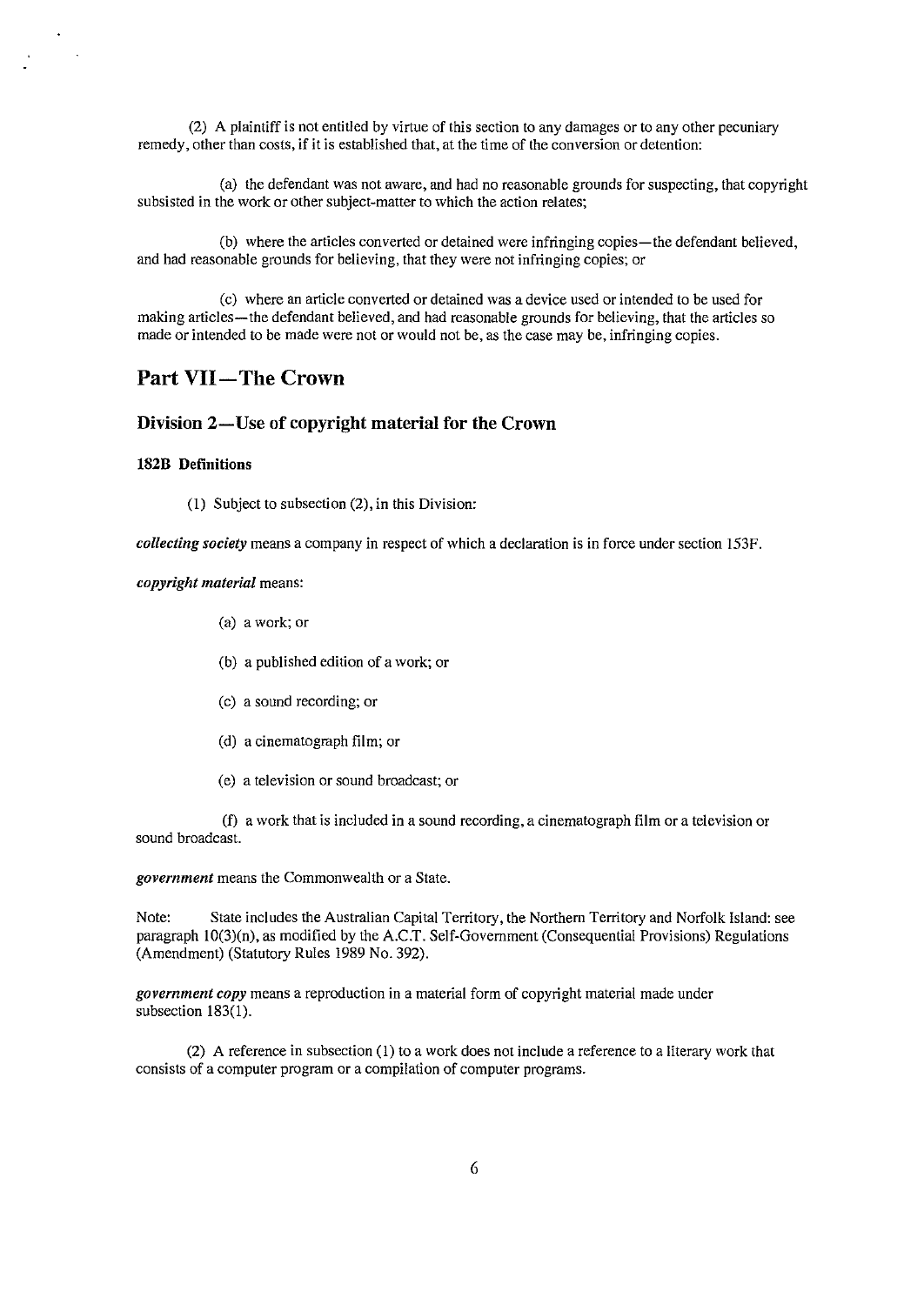### **182C Relevant collecting** society

A company is the relevant collecting society in relation to a government copy if there is in force, under Division 3 of Part VI, a declaration of the company as the collecting society for the purposes **of this Division in relation to:** 

(a) all government copies; or

(b) a class of government copies that includes the first-mentioned government copy.

### **183** Use of **copyright material for the** services of **the Crown**

(I) The copyright in a literary, dramatic, musical or artistic work or a published edition of such a work, or in a sound recording, cinematograph film, television broadcast or sound broadcast, is not infringed by the Commonwealth or a State, or by a person authorized in writing by the Commonwealth or a State, doing any acts comprised in the copyright if the acts are done for the services of the Commonwealth or State.

(2) Where the Government of the Commonwealth has made an agreement or arrangement with the Government of some other country for the supply to that country of goods required for the defence of that country:

(a) the doing of any act in connexion with the supply of those goods in pursuance of the **agreement or arrangement; and** 

(b) the sale to any person of such of those goods as are not required for the purposes of the **agreement or arrangement;** 

shall, for the purposes of the last preceding subsection, be each deemed to be for the services of the Commonwealth.

(3) Authority may be given under subsection (I) before or after the acts in respect of which the authority is given have been done, and may be given to a person notwithstanding that he or she has a licence granted by, or binding on, the owner of the copyright to do the acts.

(4) Where an act comprised in a copyright has been done under subsection (1), the Commonwealth or State shall, as soon as possible, unless it appears to the Commonwealth or State that it would be contrary to the public interest to do so, inform the owner of the copyright, as prescribed, of the doing of the act and shall furnish him or her with such information as to the doing of the act as he or she from time to time reasonably requires.

(5) Where an act comprised in a copyright has been done under subsection **(1),** the terms for the doing of the act are such terms as are, whether before or after the act is done, agreed between the Commonwealth or the State and the owner of the copyright or, in default of agreement, as are fixed by the Copyright Tribunal.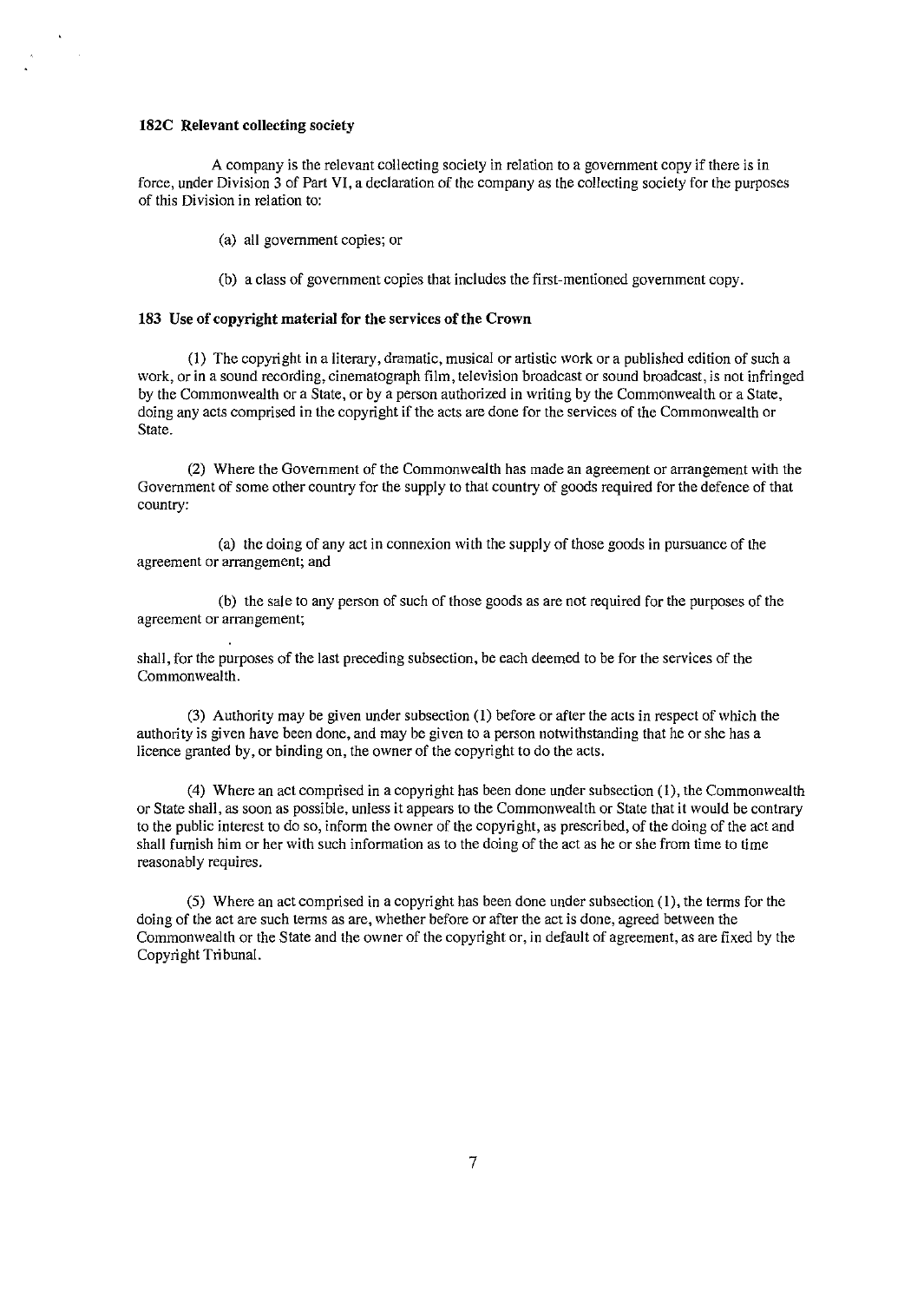(6) An agreement or licence (whether made or granted before or after the commencement of this Act) fixing the terms upon which a person other than the Commonwealth or a State may do acts comprised in a copyright is inoperative with respect to the doing of those acts, after the commencement of this Act, under subsection (I), unless the agreement or licence has been approved by the Attorney-General of the Commonwealth or the Attorney-General of the State.

(7) Where an article is sold and the sale is not, by virtue of subsection (I), an infringement of a copyright, the purchaser of the article, and a person claiming through him or her, is entitled to deal with the article as if the Commonwealth or State were the owner of that copyright.

(8) An act done under subsection (I) does not constitute publication of a work or other subject-matter and shall not be taken into account in the application of any provision of this Act relating to the duration of any copyright.

(9) Where an exclusive licence is in force in relation to any copyright, the preceding subsections of this section have effect as if any reference in those subsections to the owner of the copyright were a **reference to the exclusive licensee.** 

(II) The reproduction, copying or communication of the whole or a part of a work or other subject-matter for the educational purposes of an educational institution of, or under the control of, the Commonwealth, a State or the Northern Territory shall, for the purposes of this section, be deemed not to be an act done for the services of the Commonwealth, that State or the Northern Territory.

### I83A Special arrangements for copying for services of government

 $\mathbb{R}^2$ 

(I) Subsections 183(4) and (5) do not apply in relation to a government copy (whenever it was made) if a company is the relevant collecting society for the purposes of this Division in relation to the copy and the company has not ceased operating as that collecting society.

(2) If subsection 183(5) does not apply to government copies made in a particular period for the services of a government, the government must pay the relevant collecting society in relation to those copies (other than excluded copies) equitable remuneration worked out for that period using a method:

(a) agreed on by the collecting society and the government; or

(b) if there is no agreement-determined by the Tribunal under section 153K.

(3) The method of working out equitable remuneration payable to a collecting society in respect of government copies (other than excluded copies) for a period must:

(a) take into account the estimated number of those copies made for the services of the government during the period, being copies in relation to which the society is the relevant collecting society; and

(b) specify the sampling system to be used for estimating the number of copies for the purposes of paragraph (a).

(4) The method of working out the equitable remuneration payable may provide for different treatment of different kinds or classes of government copies.

(5) Subsections (3) and (4) apply whether the method is agreed on by the collecting society and the government or is determined by the Tribunal.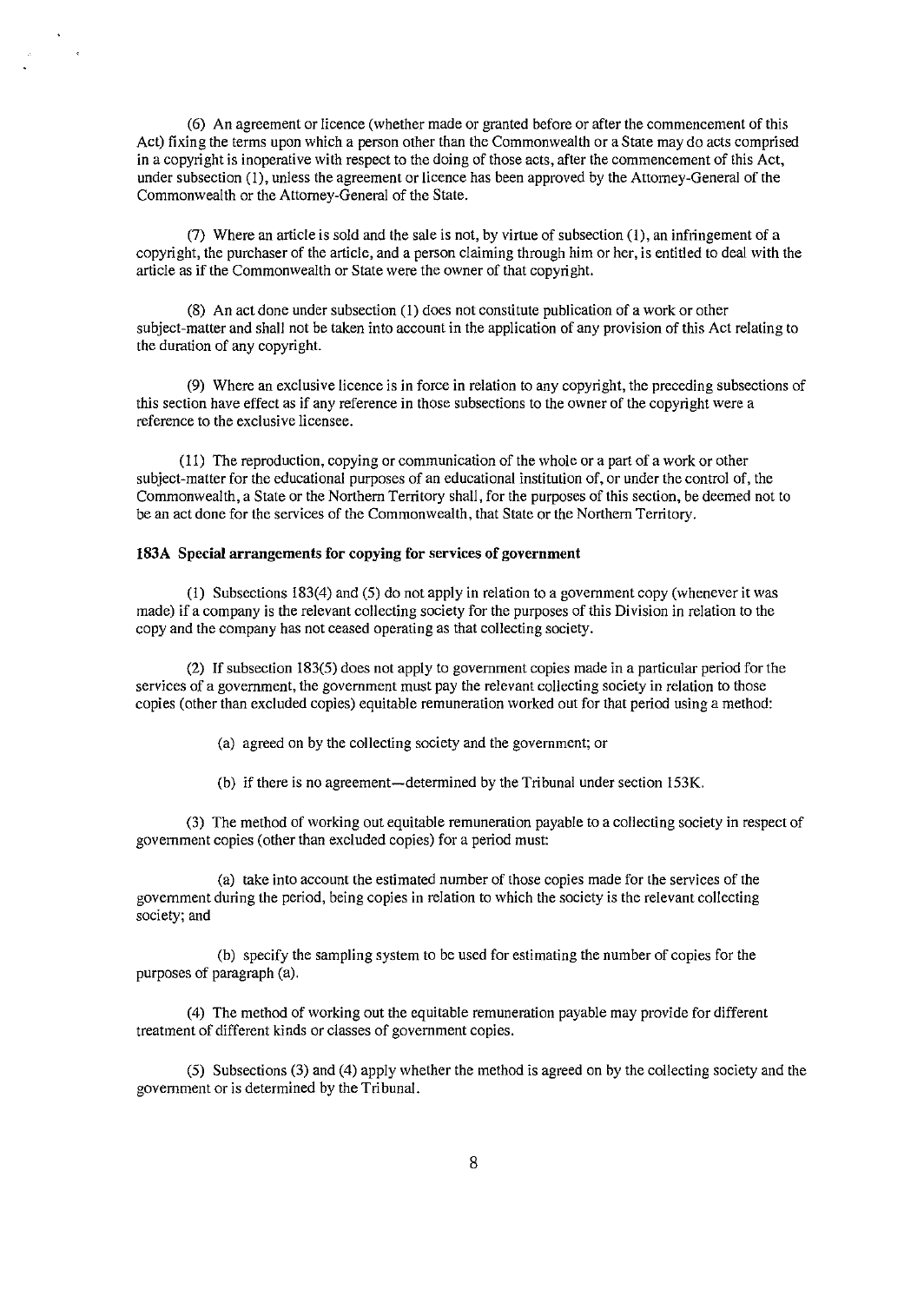### (6) In this section:

*excluded copies* **means government copies in respect of which it appears to the government concerned that**  it would be contrary to the public interest to disclose information about the making of the copies.

### 183B Payment and recovery of equitable remuneration payable for government copies

(I) Equitable remuneration payable to a collecting society under subsection 183A(2) must be paid:

(a) in the manner, and at the times, agreed on by the collecting society and the government; or

(b) if the Tribunal has made an order under subsection  $153K(3)$  specifying how and when payments are to be made-in the manner, and at the times, specified in the order.

(2) If equitable remuneration is not paid in accordance with the agreement or the Tribunal's order, the collecting society may recover the remuneration as a debt due to the society in a court of competent jurisdiction.

### 183C Powers of collecting society to carry out sampling

(I) This section applies if the method of working out equitable remuneration payable under subsection 183A(2) for government copies made for the services of a government has been agreed on by the government and the relevant collecting society or has been determined by the Tribunal.

(2) The collecting society may give written notice to the government that the society wishes to carry out sampling in accordance with the method during a specified period at specified premises occupied by the government. The period specified must not start earlier than 7 days after the day on which the notice **is given.** 

(3) The government may give the collecting society a written objection, based on reasonable grounds, to the proposal to carry out sampling during the period, or at the premises, specified in the notice. However, if it does so, the notice of objection must propose an alternative period during which, or alternative premises at which, as the case may be, sampling may be carried out.

(4) If the government gives the collecting society an objection, sampling may not be carried out during the period, or at the premises, to which the objection relates unless the objection is withdrawn.

(5) If the government has not objected, or has withdrawn any objection it made, before or during the specified period, a person authorised in writing by the society may, during that period, enter the premises specified in the notice and carry out sampling in accordance with the method on any ordinary working day for government staff who work in the premises.

(6) The government must take reasonable steps to ensure that the person who attends at the premises is given all reasonable and necessary facilities and assistance for carrying out the sampling.

### 183D Annual report and accounts of collecting society

(I) As soon as practicable after the end of each financial year, a company that was a collecting society during any part of the year must prepare a report of its operations as a collecting society during the year and send a copy of the report to the Attorney-General.